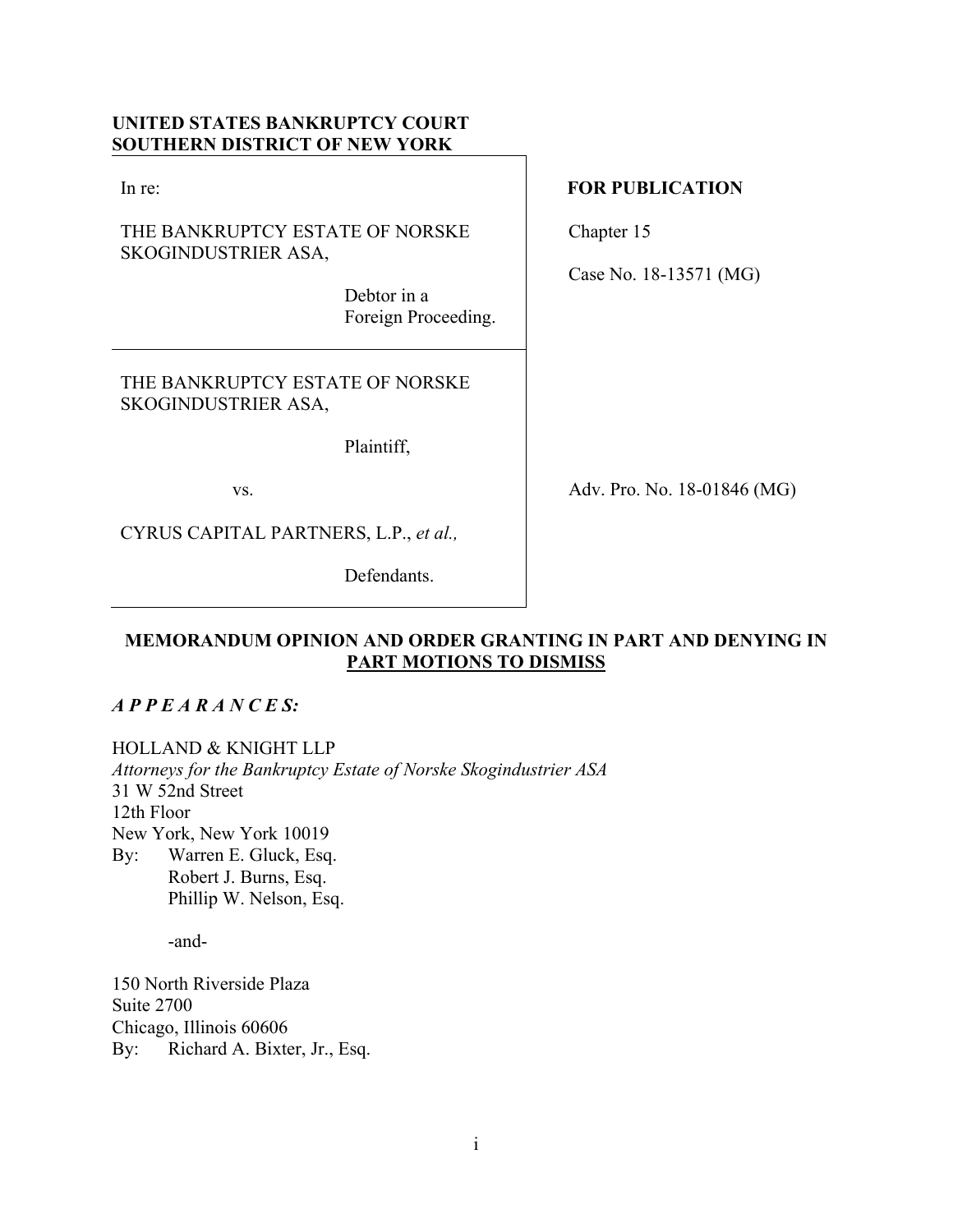BOIES SCHILLER FLEXNER LLP *Attorneys for the Cyrus Defendants*  55 Hudson Yards New York, New York 10001 By: Anastasia Cembrovska, Esq. Duane L. Loft, Esq.

CRAVATH, SWAINE & MOORE LLP *Attorneys for the GSO Defendants* 825 Eighth Avenue New York, NY 10019 By: Lauren Moskowitz, Esq. Omid H. Nasab, Esq. Jenny Zhang, Esq.

Paul H. Zumbro, Esq.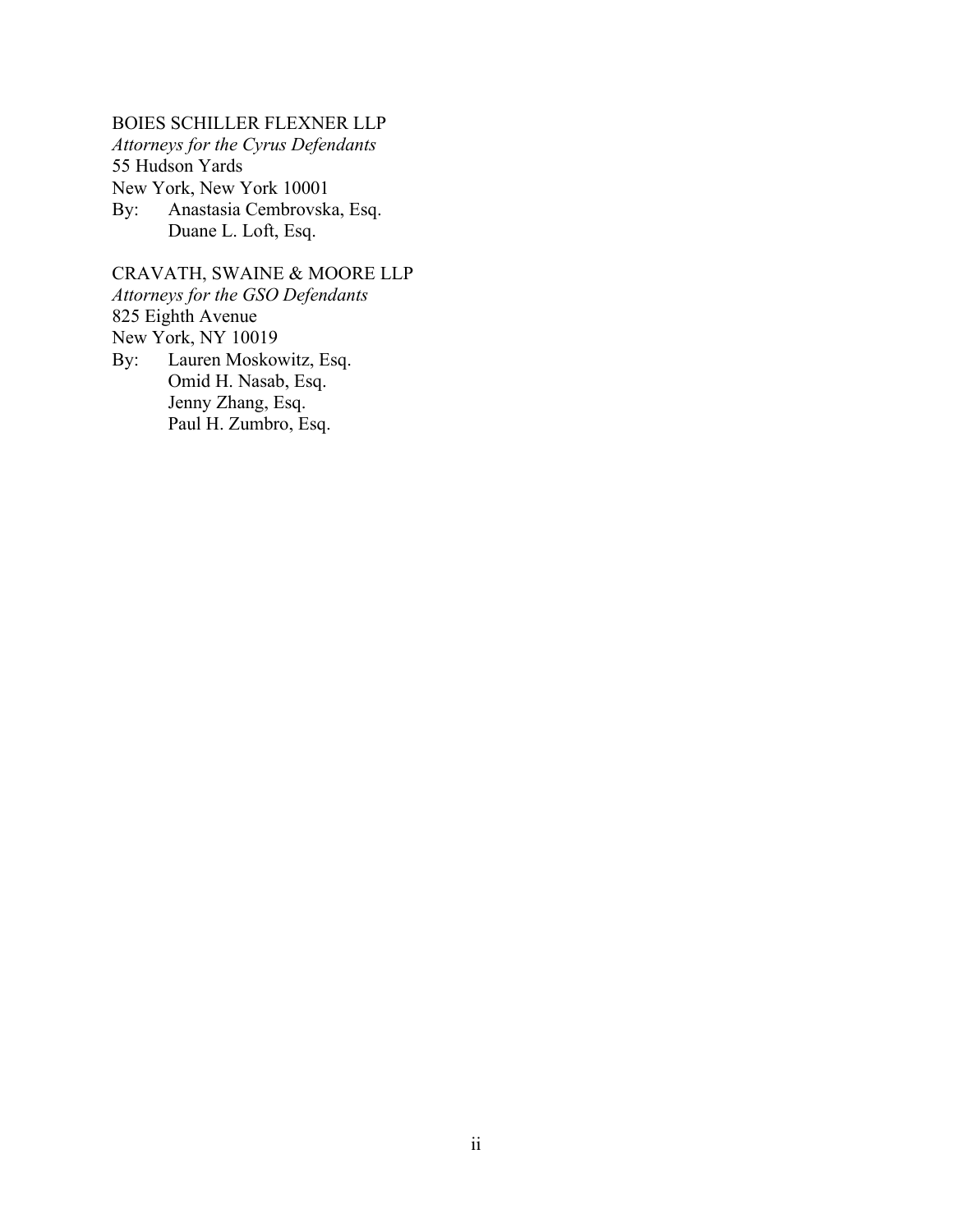# **Table of Contents**

| I.      |  |
|---------|--|
| Α.      |  |
| В.      |  |
| $C_{r}$ |  |
| П.      |  |
| Α.      |  |
| В.      |  |
| C.      |  |
| D.      |  |
| III.    |  |
| А.      |  |
| В.      |  |
| IV.     |  |
| Α.      |  |
| В.      |  |
|         |  |
| C.      |  |
| D.      |  |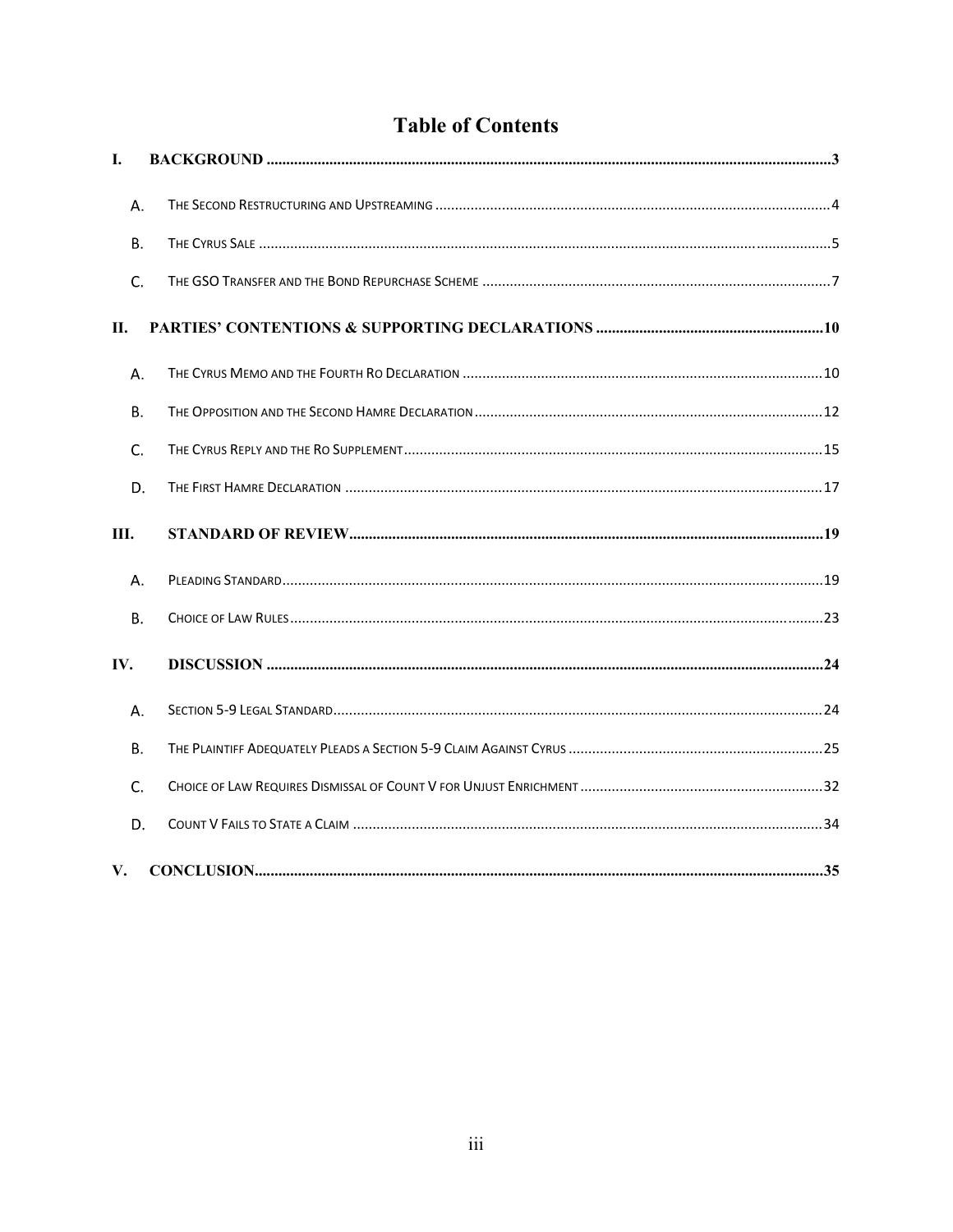# **MARTIN GLENN UNITED STATES BANKRUPTCY JUDGE**

On May 20, 2021, the Bankruptcy Estate of Norske Skogindustrier ASA (the "Estate" or the "Plaintiff") filed its second amended complaint (the "Second Amended Complaint" or "SAC," ECF Doc. # 108) in response to the Court's Memorandum Opinion and Order Granting in Part and Denying in Part Motions to Dismiss (the "April 2021 Memorandum Opinion," ECF Doc. # 97), whereby the Court dismissed Counts I, III, and V of the first amended complaint (the "First Amended Complaint" or "FAC," ECF Doc. # 42) and gave the Plaintiff leave to amend the complaint within twenty-one days. The SAC reasserts the previously dismissed Counts I, III, and V.

Pending before the Court are two motions to dismiss the SAC. The first is the motion of defendants Crescent I, L.P., CRS Master Fund, L.P., Cyrus Capital Partners, L.P., Cyrus Opportunities Master Fund II, Ltd., and Cyrus Select Opportunities Master Fund, Ltd. (collectively, the "Cyrus Defendants" or "Cyrus"). ("Cyrus Motion," ECF Doc. # 111.) The Cyrus Motion is supported by (i) a memorandum of law (the "Cyrus Memo," ECF Doc. # 111- 1), (ii) Knut Ro's ("Ro") declaration (the "Fourth Ro Decl.," ECF Doc.  $\#$  111-2), and (iii) two translations from a Norwegian legal text (ECF Doc. ## 111-3, 111-4). The second is the motion of defendants GSO Aiguille Des Grands Montets Fund I LP, GSO Aiguille Des Grands Montets Fund II LP, GSO Aiguille Des Grands Montets Fund III LP, GSO Cactus Credit Opportunities Fund (Cayman) LP, GSO Capital Partners LP, GSO Churchill Partners LP, GSO Coastline Credit Partners (Cayman) LP, GSO Credit Alpha Trading (Cayman) LP, GSO Credit-A Partners (Cayman) LP, GSO Oasis Credit Partners (Cayman) LP, GSO Palmetto Opportunistic

<sup>1</sup> This is the fourth declaration by Ro that has been filed in this case. The first three declarations were filed in connection with the Cyrus Defendants' motion to dismiss the First Amended Complaint. (*See* ECF Doc. ## 47, 69, 92.)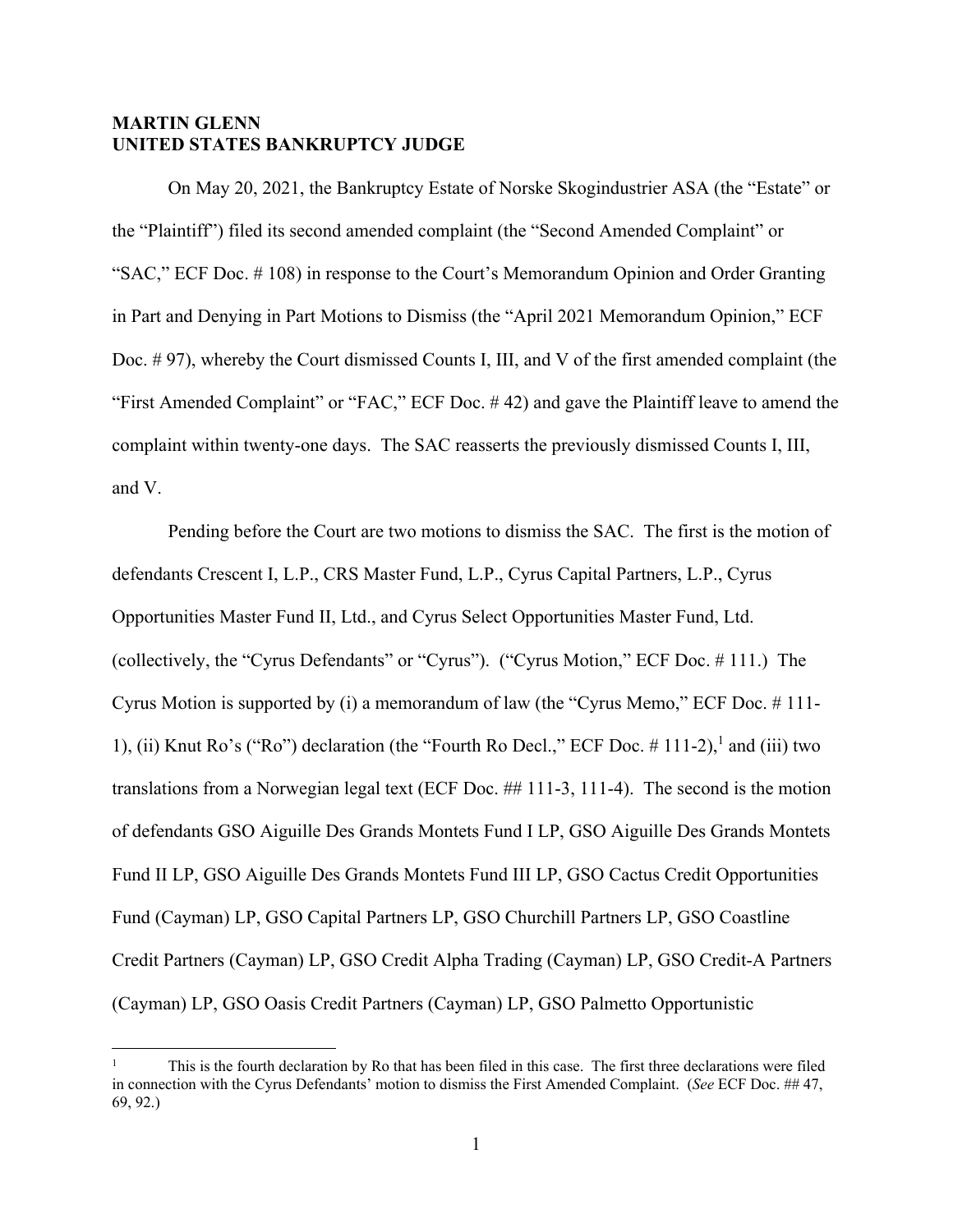Investment Partners (Cayman) LP, GSO Special Situations Master Fund LP, and Steamboat Credit Opportunities Master Fund LP (collectively, "GSO" or the "GSO Defendants" and, with the Cyrus Defendants, the "Defendants," and, with the Plaintiff, the "Parties"). ("GSO Motion," ECF Doc. # 113, and, with the Cyrus Motion, the "Motions.") The GSO Motion is supported by the Joinder in the Memorandum of Law in Support of the Cyrus Defendants' Motion to Dismiss the Second Amended Complaint (the "GSO Joinder," ECF Doc.  $\#$  113-1).<sup>2</sup>

The Cyrus Motion seeks to dismiss Counts III and V of the SAC. The GSO Motion seeks to dismiss Count V of the SAC. The Motions do not seek dismissal of Counts I, II and IV. Count III seeks avoidance and clawback of certain transfers made from Norske Skogindustrier ASA ("Norske Skogindustrier," or the "Debtor") indirectly to the Cyrus Defendants pursuant to the Norwegian Recovery Act of 8 June 1984 No. 59 (the "Recovery Act") § 5-9 ("Section 5-9"). Count V pleads unjust enrichment under New York law against the Defendants. Count V is pled in the alternative to Counts I–III of the SAC.<sup>3</sup>

The Plaintiff filed an opposition brief to the Motions (the "Opposition," ECF Doc. # 116), which is supported by Bjørn Åge Hamre's ("Hamre") declaration ("Second Hamre Decl.," ECF Doc.  $# 117$ ).<sup>4</sup> The Cyrus Defendants filed a reply in response to the Opposition. ("Cyrus Reply," ECF Doc. # 118.) The Cyrus Reply is supported by (i) Ro's supplemental declaration ("Ro Supp.," ECF Doc.  $\#$  118-1), (ii) a translation of a Norwegian statute (ECF Doc.  $\#$  118-2), (iii) a translation of a Norwegian Supreme Court opinion (ECF Doc. # 118-3), (iv) the

<sup>2</sup> GSO notes that its joinder with Cyrus's arguments is in response to the Court's request "that counsel for the GSO Defendants coordinate with the Cyrus Defendants on any further briefing in response to the SAC." (GSO Joinder at 2.)

<sup>3</sup> The Plaintiff also pleads the unjust enrichment claim as "supplementary claims against both the [Defendants]," although it is not clear what the Plaintiff means by supplementary claim. (SAC ¶ 281.)

<sup>4</sup> This is the second declaration by Hamre that has been filed in this case. His first declaration was filed in connection with the Plaintiff's opposition to the Defendants' motions to dismiss the First Amended Complaint. ("First Hamre Decl.," ECF Doc. # 90.)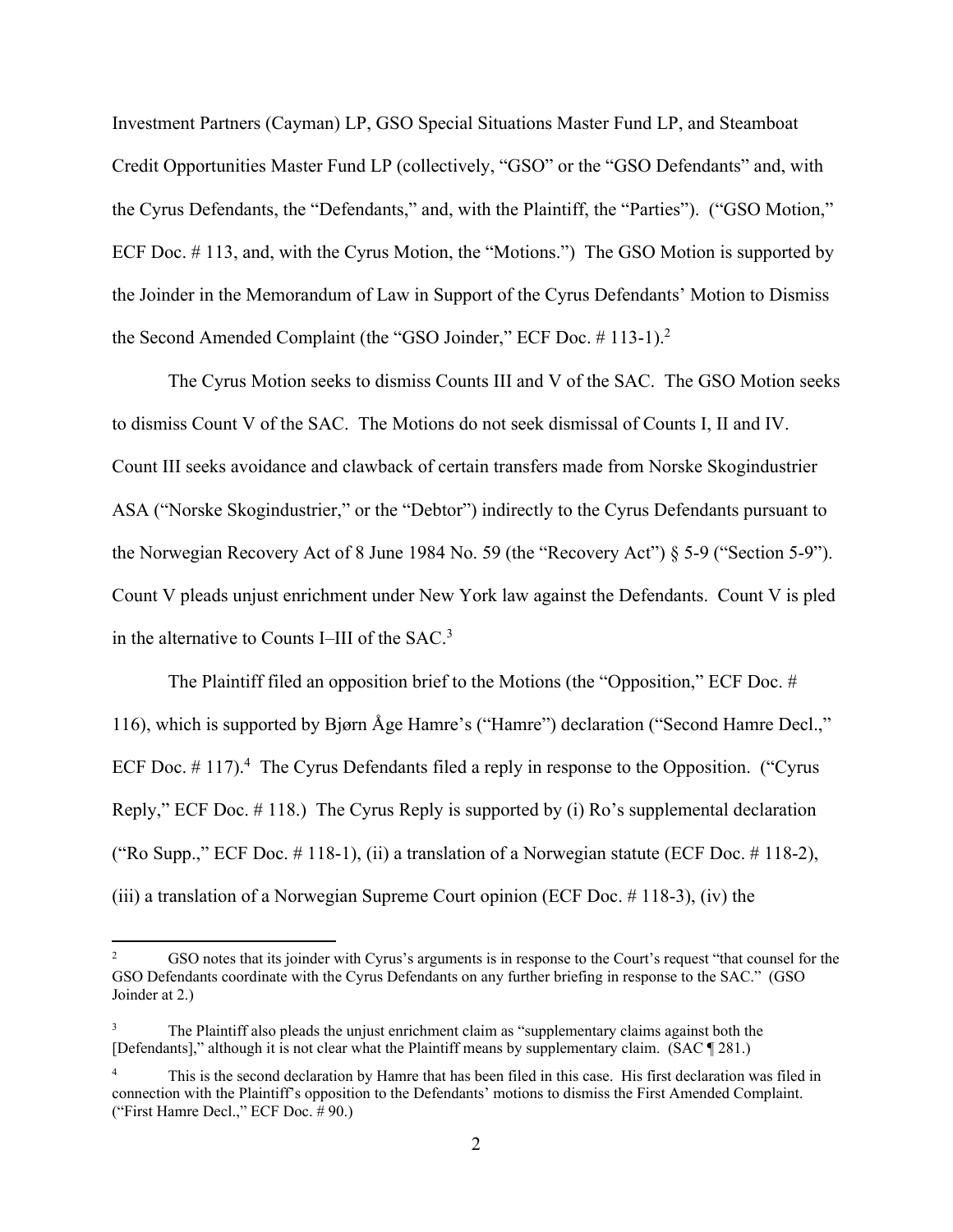declaration of Duane Loft in support of the Cyrus Motion (ECF Doc. # 118-4), and (v) an excerpt of the transcript from the March 24, 2021 hearing on the motion to dismiss the FAC (ECF Doc. # 118-5). The GSO Defendants filed a joinder to the Cyrus Reply. (ECF Doc. # 119.)

On September 9, 2021, the Court held a hearing on the Motions (the "Hearing"). Prior to the Hearing, the Cyrus Defendants filed a witness list (ECF Doc. # 121), a list of exhibits and demonstratives (ECF Doc. # 122), and an amended list of exhibits and demonstratives (ECF Doc. #126). The Plaintiff filed a witness list (ECF Doc. #123) and an exhibit list (ECF Doc. # 124). After hearing the cross examination of expert witnesses and argument by the Parties, the Court took the matter under submission.<sup>5</sup> (*See* "Hr'g Transcript," ECF Doc. #130.)

For the reasons discussed below, the Court **DENIES** the Cyrus Motion as to Count III and **GRANTS** the Motions as to Count V.<sup>6</sup>

## **I. BACKGROUND**

The facts below are taken from the SAC and are accepted as true for the purpose of resolving the Motions. In contrast to Count III of the FAC, which sought to avoid the Cyrus Sale (defined below), Count III of the SAC seeks to avoid a fraudulent scheme ("Bond Repurchase Scheme"), consisting of an allegedly contemporaneous Cyrus Sale and GSO Transfer (defined below). While the FAC also alleged the Cyrus Sale and GSO Transfer occurred

<sup>5</sup> Cross-examination of expert witnesses on foreign law is permissible on a motion to dismiss that requires the Court to determine issues of foreign law. *See* FED. R. Civ. P. 44.1.

<sup>6</sup> The Court again concludes that Norwegian law still applies to the unjust enrichment claim. As stated before, a standalone claim for unjust enrichment does not currently exist under Norwegian law.

After discovery has been completed, the Plaintiff may reassert the claim should the Court determine that New York law applies. At this stage, the Court's choice of law analysis is performed in light of what has been alleged. Accordingly, the Court's choice of law determination is limited only to its evaluation of the Motions, and the Court reserves final decision regarding the applicable law.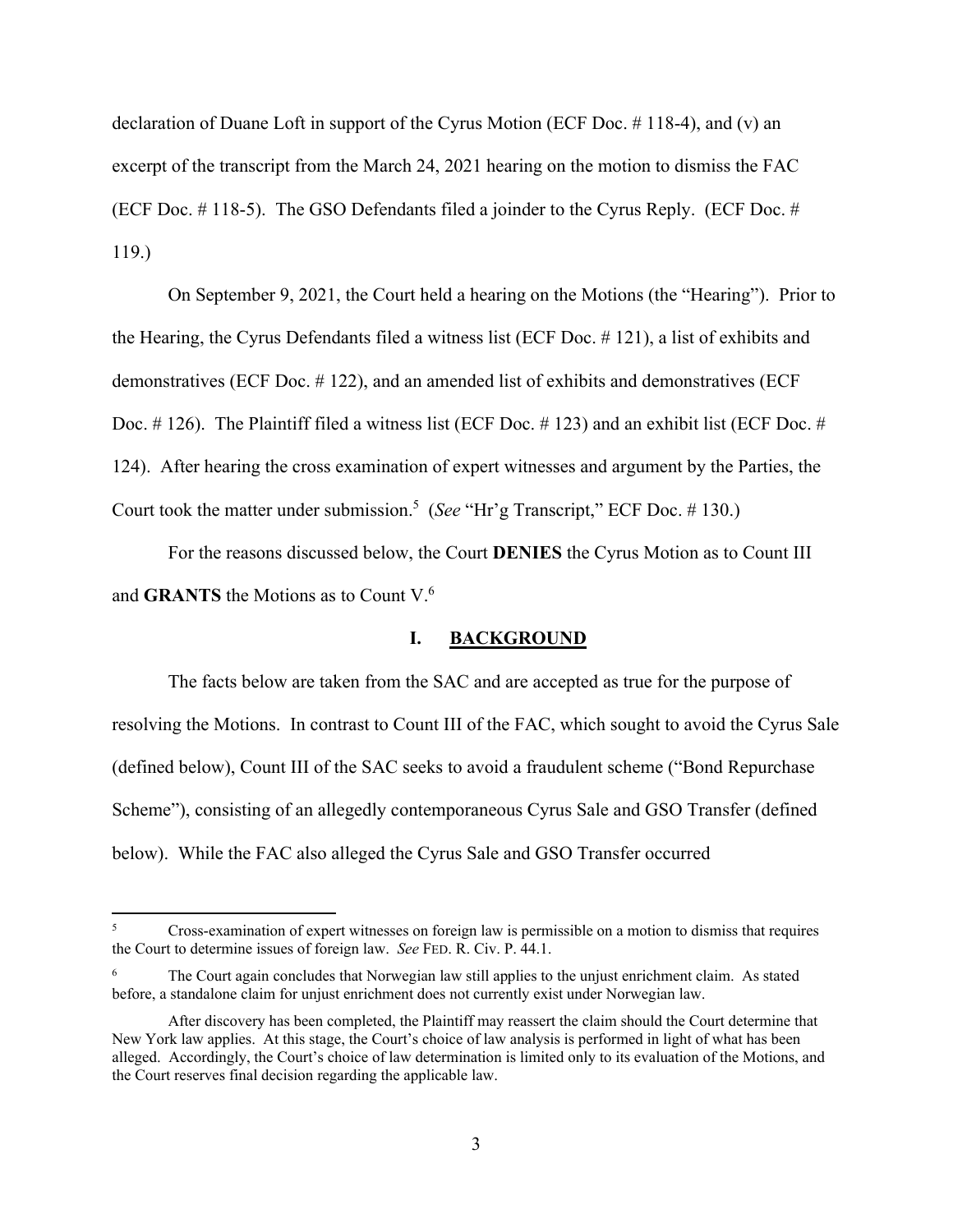contemporaneously (*see* FAC ¶¶ 133–134, 172), the SAC adds further details for why these seemingly separate transactions should be considered a single "disposition" that may be avoided under Norwegian law.

#### $\mathbf{A}$ . **The Second Restructuring and Upstreaming**

The SAC refers to Norske Skogindustrier and its subsidiaries collectively as the "Norske Enterprise." (SAC ¶ 38.). The Norske Enterprise consists of several tiers of subsidiaries, including Norske Skog Holding AS ("NSH"), Norske Treindustrier AS ("NTAS"), Norske Skog AS ("NSAS"), and various local operating entities (the "Norske Business Units"), which operated paper mills primarily in Europe and Australia. (*Id.*)

During the summer of 2015, Norske Skogindustrier's board (the "Norske Board") began work on a second refinancing scheme, named Carra II (the "Second Restructuring"). (*Id.* ¶ 93.) In March 2016, an exchange offer (the "March 2016 Exchange Offer") was consummated in connection with the Second Restructuring. (*Id.* ¶ 147.) The March 2016 Exchange Offer also included a revised secured financing component called the Norwegian Securitization Facility ("NSF"). (*Id.* ¶ 149.) The NSF would be issued by NSAS—the direct parent of the Norske Business Units—in the amount of  $E110$  million, with the Defendants serving as secured lenders. (*Id.*)

Between the funding of the NSF in March 2016 and maturity of the 2016 SUNs (defined below) on June 15, 2016, the executive management of Norske Skogindustrier, acting at the direction of the Norske Board, caused the Norske Enterprise to upstream approximately  $\epsilon$ 108 million of the Norske Enterprise's available liquidity to Norske Skogindustrier (the "Upstreaming"). (*Id.* ¶ 161.) It is alleged that the cash made available to Norske Skogindustrier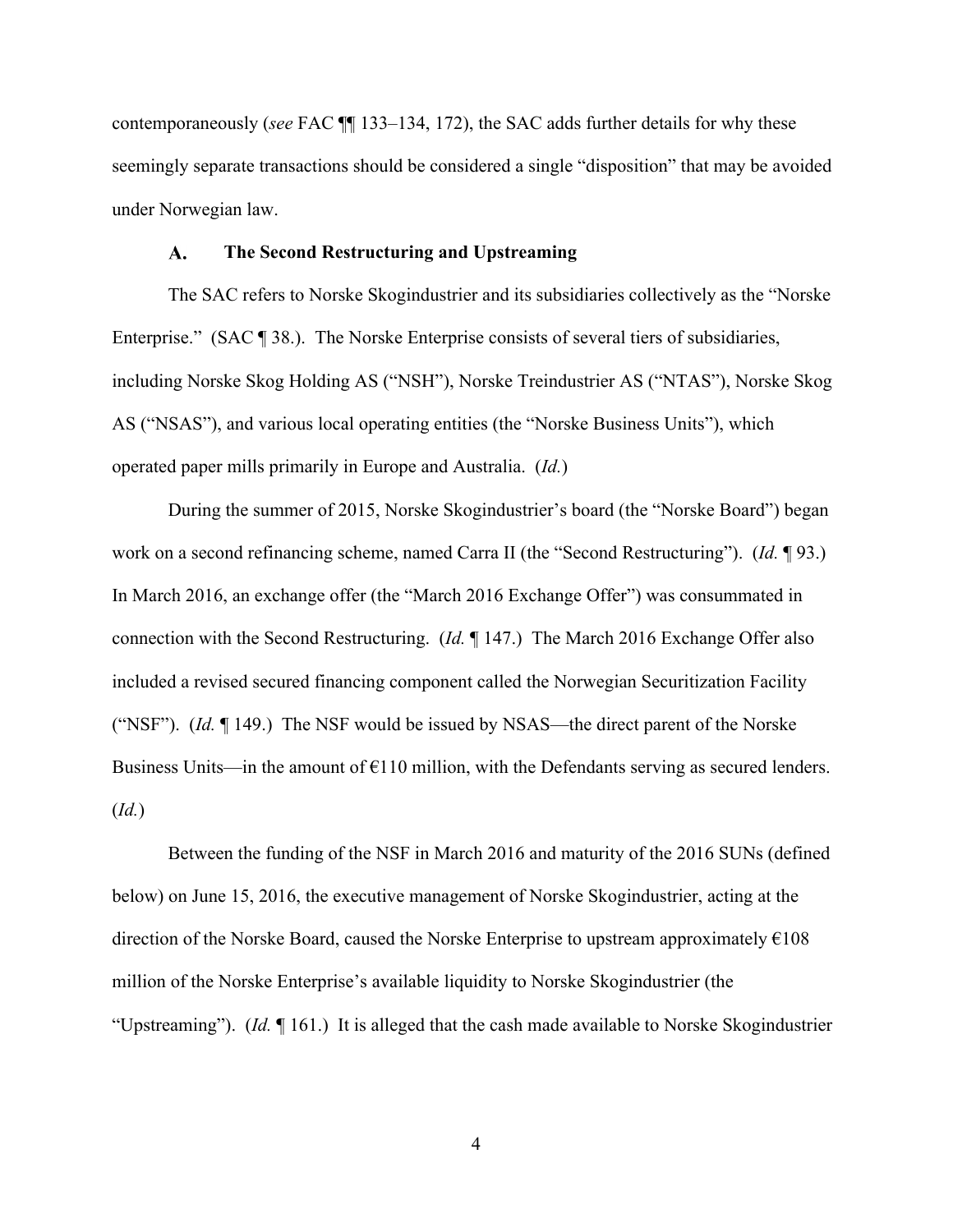through the Upstreaming was used to pay off or repurchase all of the 2016 SUNs ("2016 SUNs Redemptions"). (*Id.* ¶ 162.)

#### $\bf{B}$ . **The Cyrus Sale**

As of February 2016 and prior to the Second Restructuring, the Cyrus Defendants had invested more than €80 million in the NorsKe Enterprise through various debt instruments and equity purchases. (*Id.* ¶ 48.) As of February 2016, the Cyrus Defendants were the holder of  $\text{\textsterling}31.69$  million face value of 2016 unsecured notes (the "2016 SUNs") and  $\text{\textsterling}1.05$  million face value of 2017 unsecured notes. (*Id.* ¶ 49.) Norske Skogindustrier was the primary obligor of these unsecured debt instruments, and no other entity affiliated with the Norske Enterprise had guaranteed their payment. (*Id.* ¶ 51.)

On March 18, 2016, the Defendants executed an agreement (the "Cyrus Sale Agreement," SAC Ex. 17), whereby the Cyrus Defendants agreed to sell substantially all of their interests in the 2016 SUNs to the GSO Defendants at 68% of par value, plus accrued interest (the "Cyrus Sale"). (SAC ¶ 165.) The Defendants executed the Cyrus Sale Agreement in connection with the larger agreement that would enable the "sale" of these same 2016 SUNs to Norske Skogindustrier. (*Id.*) The SAC alleges that the Defendants believed that this alternate form of payout would assist GSO in defending clawback litigation given what was alleged to be Norske's inevitable bankruptcy. (*Id.*)

That same day, the Norske Board formally passed the resolution to issue the NSF, and the other secured debt instruments in connection with the Second Restructuring. (*Id.* ¶ 164; Ex. 16.) On March 18, 2016, the Defendants also obtained a confirmation from Norske Skogindustrier that Norske Skogindustrier "has no objection to Cyrus and GSO transacting with each other in the Company's 2016 bond whilst both Cyrus and GSO" are in possession of potentially non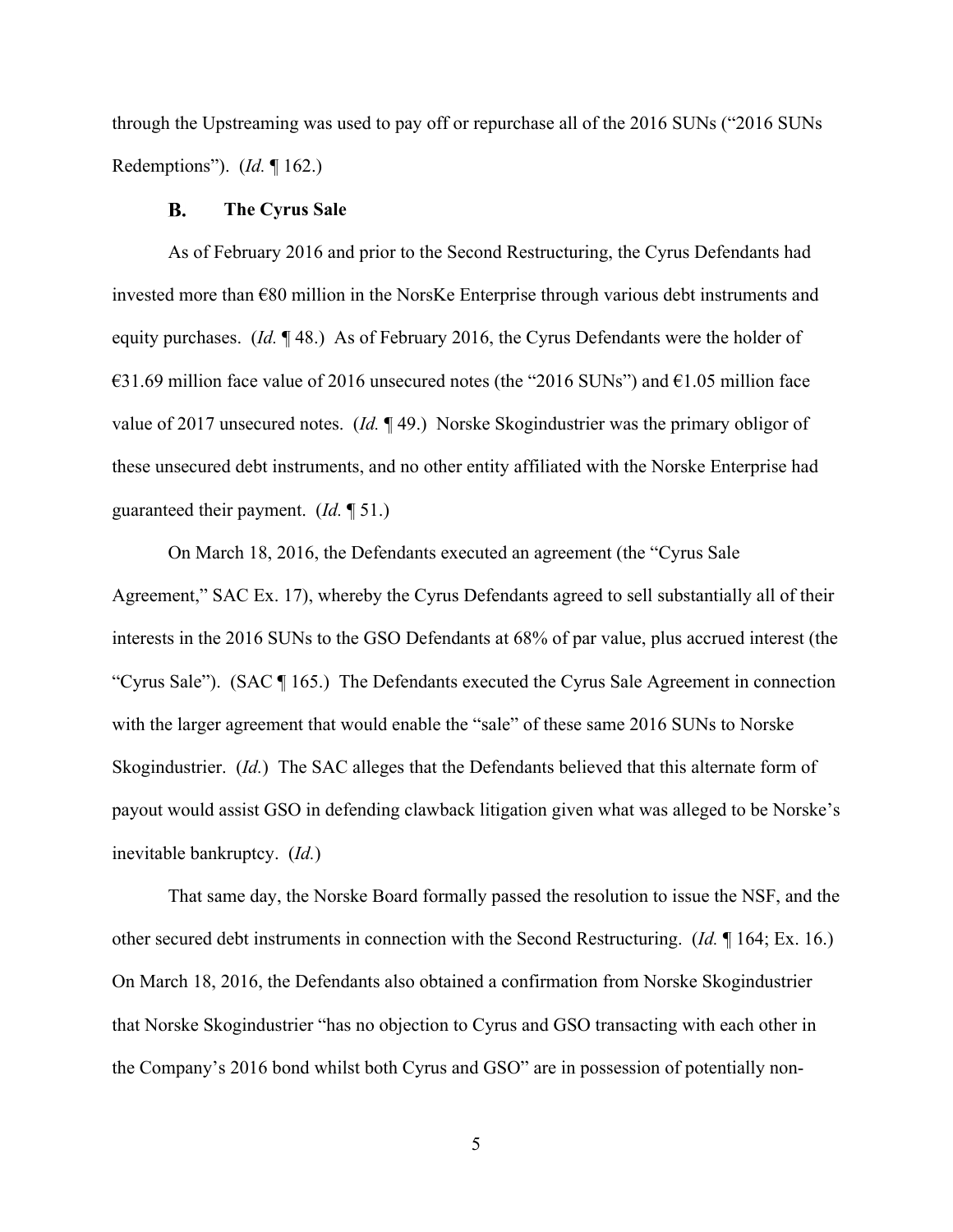public information provided by Norske Skogindustrier. ("March 18 Confirmation Letter," SAC Ex. 19.) According to the SAC, the Norske Board and Norske Skogindustrier's management not only knew that the Cyrus Defendants and the GSO Defendants were transacting with each other in connection with the 2016 SUNs, Norske Skogindustrier knew that the Defendants intended to complete the Cyrus Sale as an essential part of their overall scheme to avoid a CDS default and the high potential for clawback of the  $\epsilon$ 31 million payout on the 2016 SUN "buyback." (SAC ¶ 168.)

The Cyrus Sale was allegedly part of the Defendants' and the Norske Board's efforts to shield the repurchase of the Defendants' 2016 SUNs from challenges by Norske Skogindustrier's creditors or its bankruptcy estate. (*Id.* ¶ 169.) According to the SAC, the Cyrus Defendants believed that the Cyrus Sale allowed the Cyrus Defendants to offload the risk of clawback to GSO and in turn attempt to lessen the risk of clawback from GSO. (*Id.* ¶ 170.) At the time the Cyrus Sale was executed, both the Cyrus Defendants and the GSO Defendants believed and had "arranged" for Norske Skogindustrier to use the liquidity generated by way of the NSF to complete the 2016 SUNs Redemptions in violation of fiduciary responsibility, and knew that the Norske Board, controlled by the Defendants, would accede to Defendants' will and do so, even though there was no provision in the March 2016 Exchange Offer requiring that to occur, and in fact the same provision had been ostensibly removed. (*Id.* ¶ 171.)

In short, the Cyrus Defendants were the "mediate transferees" of the proceeds from the Bond Repurchase Scheme, and beneficiaries of the Norske Board's commitment to the same. (*Id.* ¶ 172.) According to the SAC, but for the knowledge that Norske Skogindustrier had agreed to engage in an "open market" bond buyback for the intended purpose of damaging the Estate's future clawback actions, the GSO Defendants would not have entered into the Cyrus Sale. (*Id.*)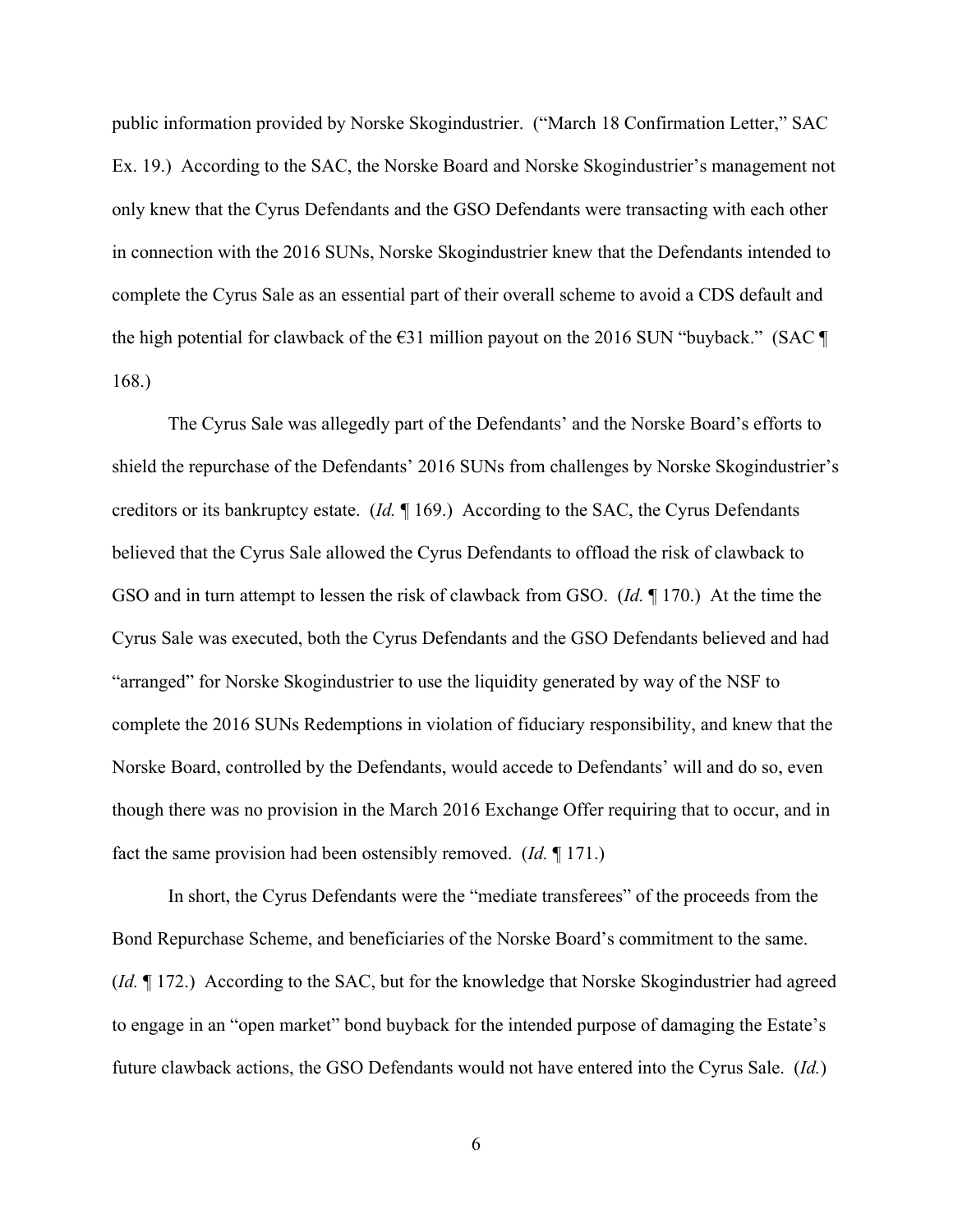#### $\mathbf{C}$ . **The GSO Transfer and the Bond Repurchase Scheme**

With the Cyrus Sale completed, the Defendants and Norske Skogindustrier took steps to structure the repayment of the Defendants' 2016 SUNs as open-market bond repurchases. (*Id.* ¶ 173.) After the Cyrus Sale, Norske Skogindustrier then repurchased approximately  $631.69$ million in 2016 SUNs from the GSO Defendants through a series of "open-market" transactions involving separate brokers for Norske Skogindustrier and the GSO Defendants to conceal the GSO Defendants' involvement in an attempt to make it more difficult for Norske Skogindustrier's creditors (or a bankruptcy trustee) to bring claims against the Defendants on account of these transactions (the "GSO Transfer" and collectively with the Cyrus Sale, the "Bond Repurchase Scheme"). (*Id.* ¶ 162.)

The Norske Board and the Defendants are alleged to have conducted "the repurchase of the GSO Defendants' 2016 SUNs acquired through the Cyrus Sale in a manner which would conceal the GSO Defendants as the counterparties to [Norske Skogindustrier's] bond repurchases" to disguise the GSO Transfer as open-market repurchases of the 2016 SUNs. (*Id.* ¶ 175.) It would also provide the GSO Defendants a basis to argue that open-market transactions involving a broker could never satisfy the provisions of the Recovery Act. (*Id.*)

Hence, the Cyrus Defendants on their own, and via the GSO Defendants pursuant to the Cyrus Sale Agreement, with actions and influence directed toward Norway and Norske Skogindustrier to effectuate the Bond Repurchase Scheme, and under circumstances where cash and bank balances are ultimately fungible, was an "atemporal but 'mediate' transferee" of the 68% of the  $\epsilon$ 31 million transferred from Norske Skogindustrier's Norwegian bank account in connection with the surreptitious 2016 SUNs "buyback." (*Id.* ¶ 176.)

7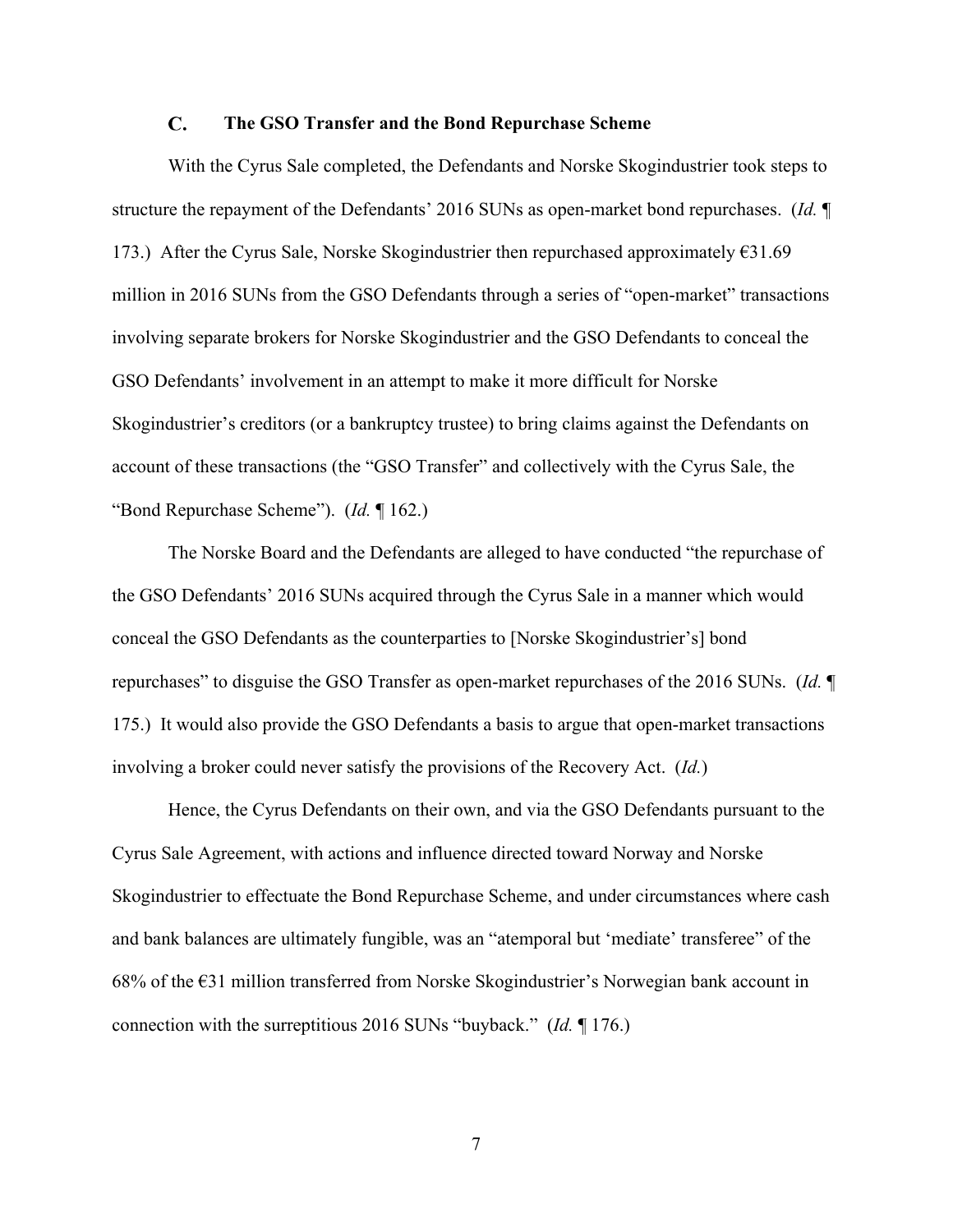On April 11, 2016, the Norske Board, now allegedly acting under the direct influence of the Defendants, resolved for Norske Skogindustrier to begin repurchasing 2016 SUNs in the market. (*Id.* ¶ 177; Ex. 20.)

On April 13, 2016, Michael Mount ("Mount"), Assistant Vice President of GSO Capital, sent an email to Norske executive Lars Sperre, requesting that GSO Capital and Norske work in tandem to prepare a public announcement relating to the payment of the 2016 SUNs, because of the importance of words such as "redeem" and "repay" under the indenture for the 2019 senior secured notes. (SAC  $\P$  178; Ex. 21.) The SAC alleges that Mount conducted business on behalf of GSO Capital and the GSO Defendants in connection with Norske Skogindustrier from GSO Capital's offices in London, England, and did so in furtherance of the agreement between the GSO Defendants and the Cyrus Defendants to complete the Bond Repurchase Scheme, and therefore on the Cyrus Defendants' behalf. (SAC ¶ 179.)

On April 14, 2016, Linda Hoff-Igharo, the head of Norske Skogindustrier's treasury department ("Hoff-Igharo"), had lunch with GSO representatives in Paris, France. (*Id.* ¶ 180.) A few hours later, Hoff-Igharo received an email from Zachary Crump of GSO stating "I caught up with [Norske employee] and he informed me that you will be intouch [sic]. I am on my cell for the rest of the afternoon." (SAC Ex. 22.) Hoff-Igharo responded by stating she was "trying to organize a settlement date that works for us." (*Id.*)

By April 19, 2016, under the terms of the Cyrus Sale Agreement, all of the 2016 SUNs in the Cyrus Defendants' possession had been transferred to the GSO Defendants and the Cyrus Defendants had received the entire bargained-for payment. (SAC ¶ 181; Ex. 23.)

On April 15, 2016, Hoff-Igharo received an email from Norske's broker Svein Erik Nordang stating in Norwegian "Hi, you bought 9.587.000 and 7.500.000 of NSINO 11,75 16

8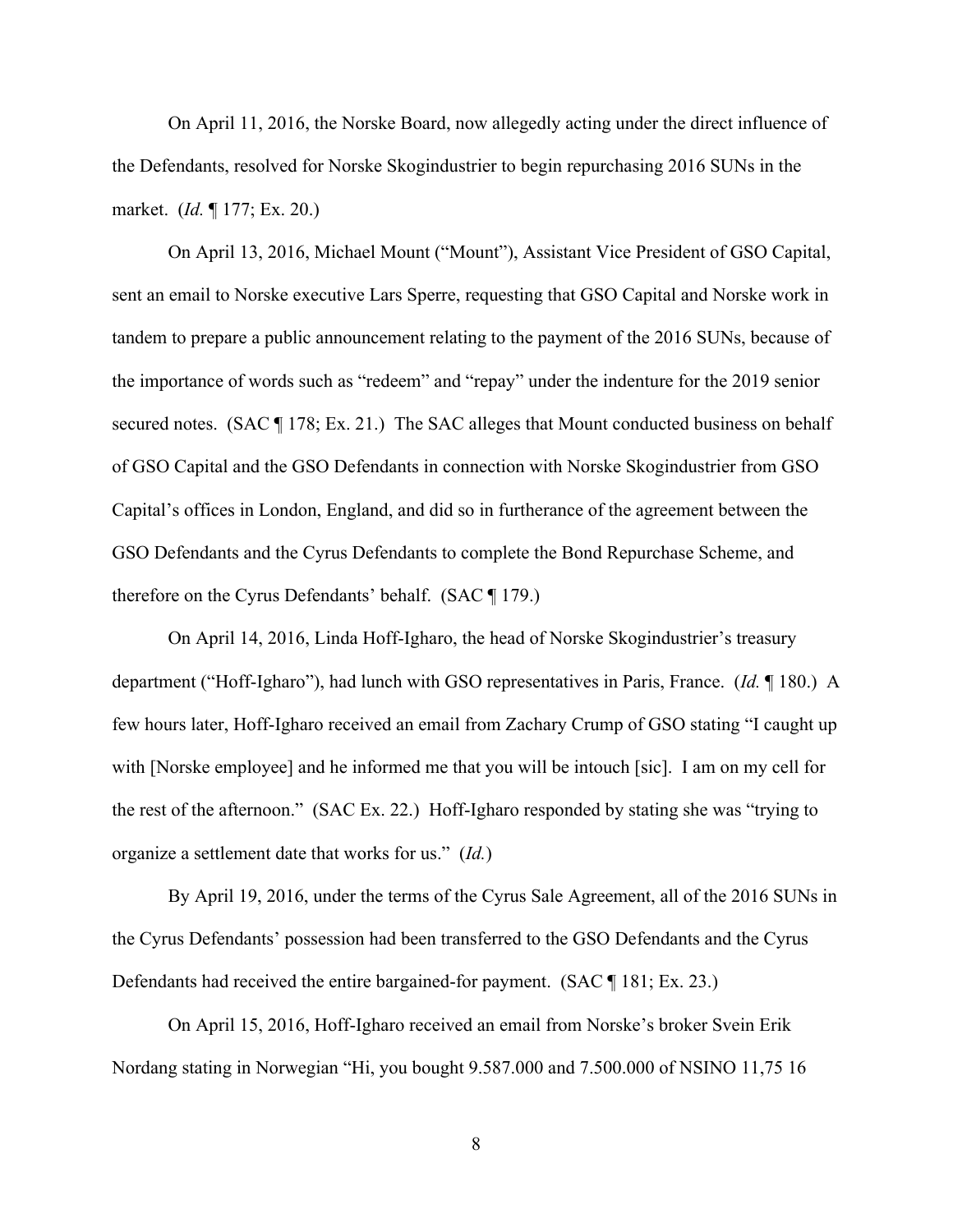both blocks at 97,75. Thanks for the orders and have a nice weekend." (SAC ¶ 186; Ex. 24.) With this response, Nordang was indicating to Hoff-Igharo that Norske had purchased a total of approximately  $E17$  million of the 2016 SUNs at 97.75% of their face value. (SAC  $\P$  186.)

After the GSO Transfer was completed, Hoff-Igharo had the following email exchange with Tom Rogn, head of investor relations for Norske Skogindustrier, in Norwegian: "Tom, We have bought back EUR 17 million on friday [sic] (two blocks from separate sellers) and we were offered a block today for EUR 12.5million. Have you had any contact with GLG and know if they're selling? Linda." Rogn responded: "Good. No contact." (SAC ¶ 187; Ex. 25.)

According to the SAC, this email exchange confirms Norske Skogindustrier's knowledge of the GSO Defendants as the counterparty to the GSO Transfer: Rogn's confirmation that there was "no contact" from GLG meant that the counterparty on the repurchases must be GSO, whom they knew to be the only other significant holder of 2016 SUNs at that time. (SAC ¶ 188.) In other words, the "public offer" by Norske Skogindustrier to repurchase the 2016 SUNs at a slight discount from their face value, just two months before they matured, was intended to only be a repurchase from GSO. (*Id.* ¶ 189.) And, according to the Plaintiff, the plan succeeded: all other holders of the 2016 SUNs were aware of the Second Restructuring that had been publicly announced and were told or determined that the 2016 SUNs would be paid in full at the maturity date, therefore the 5% discount was a strong disincentive to participation. (*Id.*)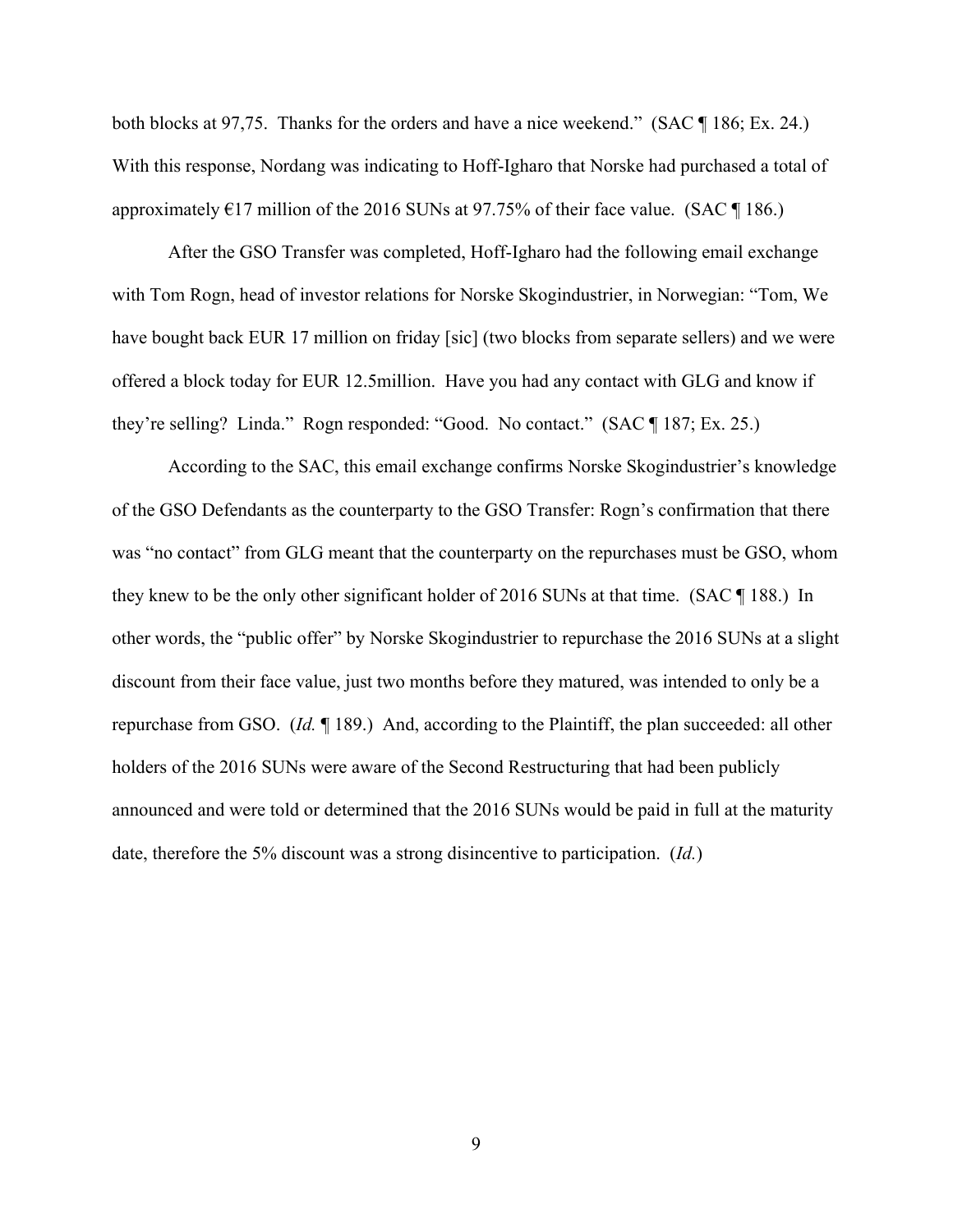### **II. PARTIES' CONTENTIONS & SUPPORTING DECLARATIONS**

#### **The Cyrus Memo and the Fourth Ro Declaration**   $\mathbf{A}$ .

The Cyrus Defendants argue that the Plaintiff's updated versions of Count III and Count V must be dismissed under FRCP 12(b)(6).<sup>7</sup> (Cyrus Memo at 5–6.)

With respect to Count V, the Cyrus Defendants submit that (i) Count V must be dismissed on choice of law grounds as Norwegian law still applies to the Plaintiff's unjust enrichment claim because the same underlying conduct forms the basis for the claim, and the Court has already conducted a choice of law analysis based on this conduct and concluded that Norwegian law applies,<sup>8</sup> and (ii) because Norske Skogindustrier was not a party to either the Cyrus Sale or to any potential CDS contract between the Cyrus Defendants and a third party, Count V must fail even if New York law were to apply. (*Id.* at 6.) The Cyrus Defendants argue that the addition of unsupported "conclusory allegations that the CDS contracts 'were made by Defendants from New York with counterparties from New York'" are not enough "to overcome the Court's prior choice-of-law determination," and, moreover, that it is not even the CDS contracts that are alleged to be unjust, but rather the Defendants' influence over Norske Skogindustrier in causing the repurchase of 2016 SUNs. (*Id.* at 16.)

As to Count III, the Cyrus Defendants argue that "[t]he SAC still does not seek to avoid any transaction between Cyrus and [Norske Skogindustrier]," and that it is nonsensical to seek to hold the Cyrus Defendants liable for the GSO Transfer. (*Id.* at 6.) The Cyrus Defendants also

<sup>7</sup> The Cyrus Defendants also contend that the Plaintiff was given leave to amend only certain claims asserted in the FAC and that such leave did not extend to Count III and Count V. (Cyrus Memo at 5.) This Opinion addresses the merits of the amendments in the SAC, and does not focus on Cyrus's procedural argument that the Plaintiff was not granted explicit permission to further amend Count III and/or Count V. Cyrus's counsel acknowledged during the Hearing that the Court could permit the amendment of those counts even if explicit permission was not previously granted. (Hr'g Transcript at 9:1–10:22.)

<sup>8</sup> The Court concluded in the April 2021 Memorandum Opinion that Norwegian law lacks a standalone claim for unjust enrichment. Thus, if Norwegian law applies to Count V, the Plaintiff's unjust enrichment claim must fail.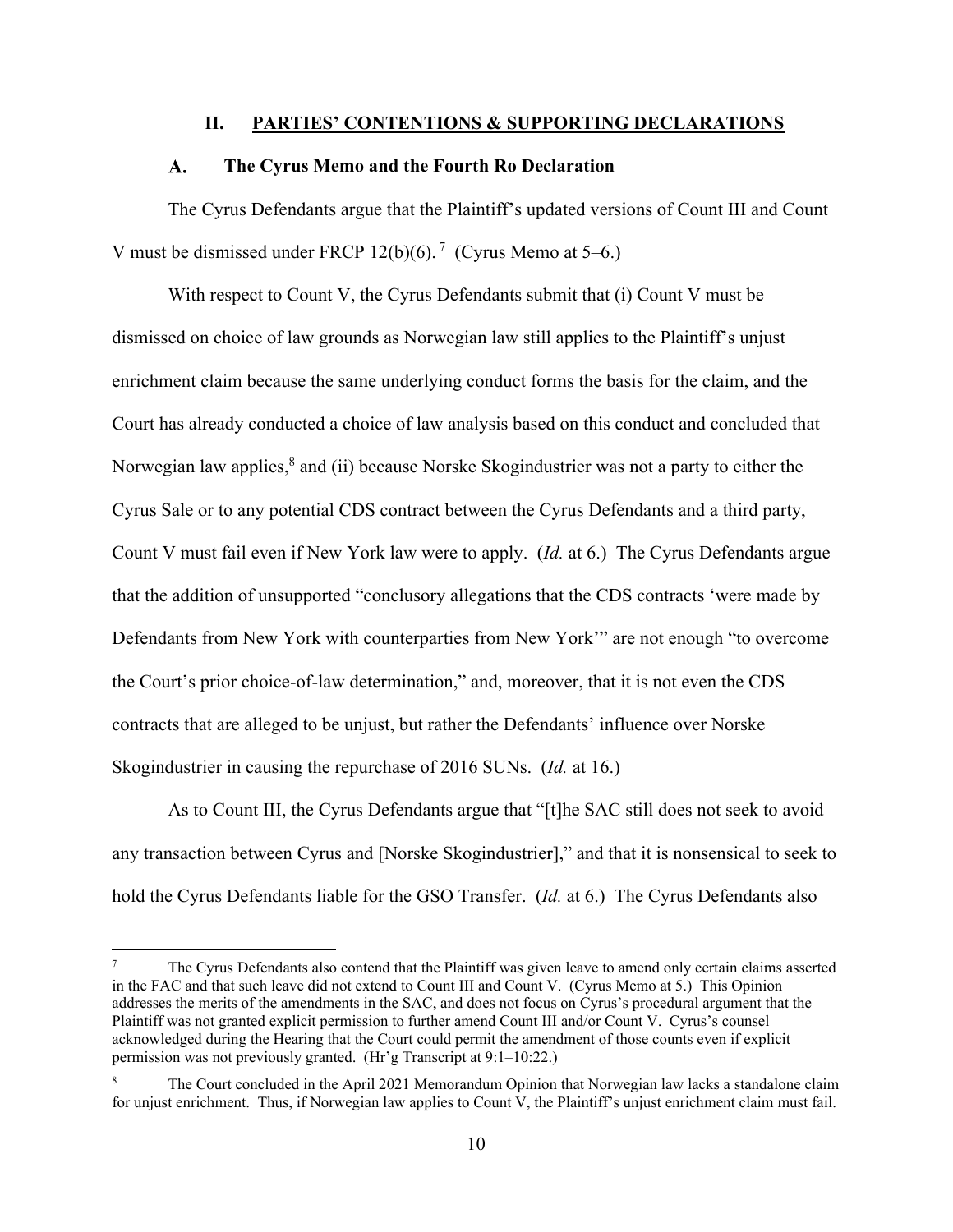argue that Count III must be dismissed on choice of law grounds because the Cyrus Sale (i.e., the transfer sought to be avoided by the Plaintiff in Count III) occurred entirely in New York. (*Id.* at 13.) Although the SAC includes new language describing "a broader 'Bond Repurchase Scheme,'" Cyrus contends that "the SAC still seeks avoidance of only one transaction involving Cyrus—the Cyrus Sale." (*Id.* at 13–14 (quoting SAC ¶ 262).) The Cyrus Defendants also assert that the Plaintiff would receive a double recovery if it were able to avoid both the GSO Transfer and the Cyrus Sale. (*Id.* at 16–17.)

The Cyrus Defendants refute the argument that the SAC's characterization of the Cyrus Defendants as a "mediate transferee" of the GSO transfer creates grounds for liability under the Recovery Act. (*Id.* at 18; *see also* Fourth Ro Decl. ¶ 7 ("The term 'mediate transferee' has no meaning under Norwegian bankruptcy law.").) The Cyrus Defendants argue that there is no such term as "mediate transferee" recognized in Norwegian law and that Section 5-12 of the Recovery Act<sup>9</sup> only allows recovery from a third-party transferee where the "other party" to the alleged

9

The full text of Section 5-12 provides as follows:

Section 5-12. Effect of avoidance pursuant to Section 5-9.

If the conditions are fulfilled pursuant to Section 5-9, the estate can demand that the other party compensate the estate for the loss incurred as a result of the voidable transaction. If the estate demands it, the settlement must be made by each of the parties returning the assets received, insofar as this is available and the repayment can be made without unreasonable loss of value. The estate can then also demand that the other party compensate further losses the estate incurs as a result of the voidable transaction.

If the other party has only shown negligence, their liability to the estate can be reduced or possibly entirely eliminated if payment of full compensation given the other party's circumstances would be unreasonably burdensome or there are other special grounds for this. Neither can the other party be more favored than the person in question would have been pursuant to Section 5-11.

If the other party has transferred the received assets to a third party that knew or should have known of the conditions of the other party's acquisition of rights that could lead to avoidance, the first and second subsection also apply to the third party.

<sup>(</sup>Section 5-12, ECF Doc. # 47-2 at 3.)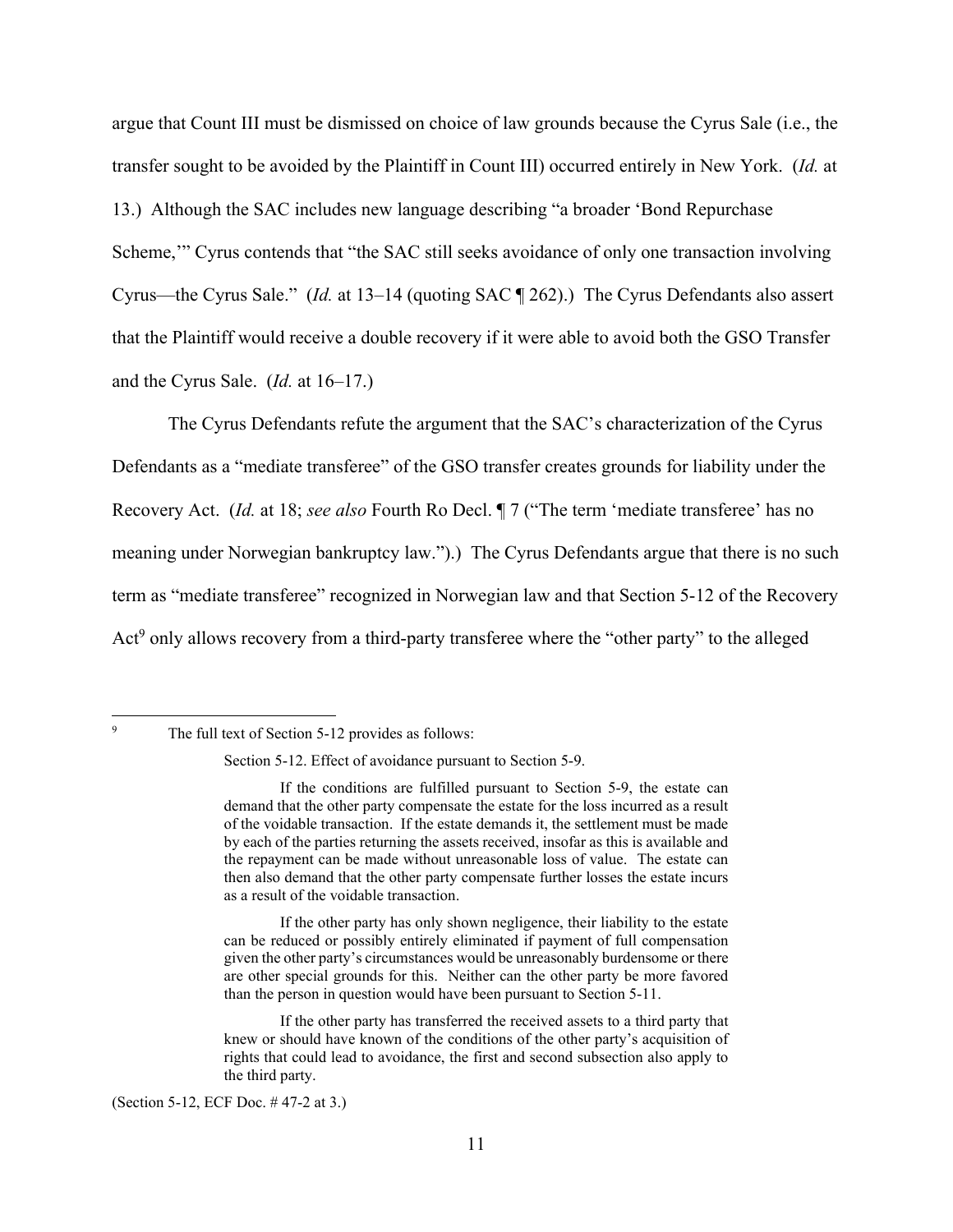transfer by the debtor "has transferred the received assets to a third party that knew or should have known of the conditions of the other party's acquisition of rights that could lead to avoidance." (Cyrus Memo at 18 (quoting Section 5-12, ECF Doc. # 47-2 at 3); *see also* Fourth Ro Decl. ¶ 9 ("To recover from a third party, the estate must show that the third party received assets that originated with the debtor.").) .").) According to the Cyrus Defendants, Count III must fail because the Cyrus Defendants were neither the "other party" nor a third-party transferee of the "received assets." (Cyrus Memo at 18.) Finally, Ro submits that, under Norwegian law, if the transfer to the "other party" does not violate Section 5-9, the transfer to the third party also cannot violate Section 5-9. (Fourth Ro Decl. ¶ 13.)

#### **B. The Opposition and the Second Hamre Declaration**

The Plaintiff argues that Norwegian law should apply to new Count III as "[t]he threeparty agreement that constituted the Bond Repurchase Scheme was negotiated in Norway, was given express blessing by Norske's executives from Norway, was the result of the Defendants' domination and control of the Norske's [sic] Norwegian Board, and involved funds originating from a Norwegian bank account." (Opposition*.* at 7.) The Plaintiff also makes clear that it is not seeking double recovery. (*Id.* ("Plaintiff's economic loss under Section 5-9 will be determined and apportioned at trial among the Defendants.").)

The Plaintiff submits that unlike the FAC, Count III of the SAC seeks to avoid not only the Cyrus Sale, but the entire Bond Repurchase Scheme, which it describes as a "concerted effort by the Norske Board, Cyrus and GSO to cause Norske to repurchase 2016 SUNs held by Cyrus by way of two contemporaneous and overlapping transactions: the Cyrus Sale and the GSO Transfer, which was funded by the NSF." (*Id.* at 13–14.) The Plaintiff also states that "[t]he Cyrus Sale closed concurrently with the GSO Transfer and, but for the knowledge that Norske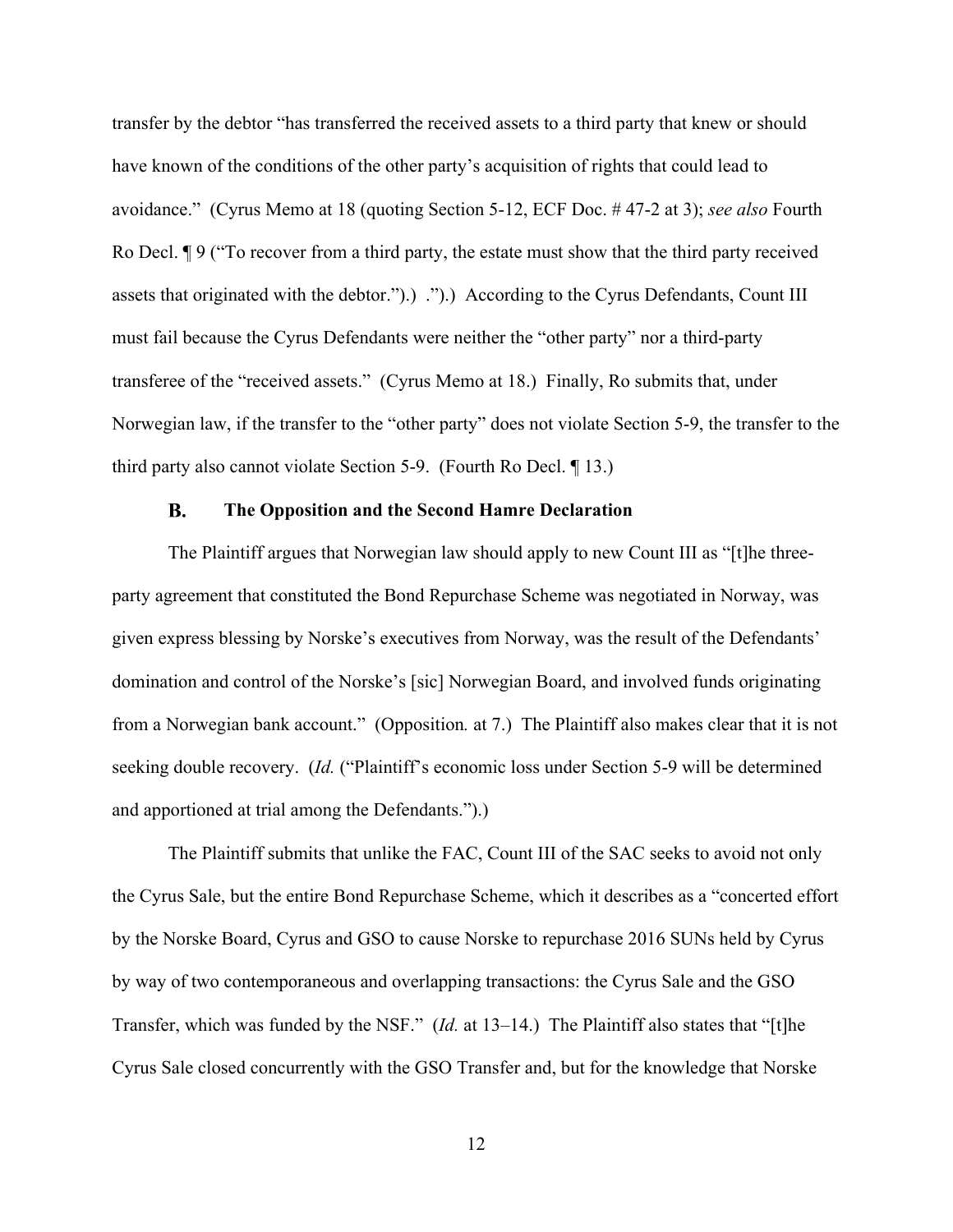would repurchase the bonds, would not have been completed." (*Id.* at 14.) Essentially, the Plaintiff is arguing that all of the conduct that indicates that Norwegian law applies to the Section 5-9 claim against GSO, also applies to the Section 5-9 claim against the Cyrus Defendants in light of the new allegations regarding the Bond Repurchase Scheme.

The Plaintiff advances two arguments that the SAC properly pleads a claim against the Cyrus Defendants under Section 5-9. First, in response to the Cyrus Defendants' argument that it was not a party to the GSO Transfer, the Plaintiff submits that it seeks to avoid the entire Bond Repurchase Scheme, "of which the Cyrus Sale was only a part," and that the "Cyrus Sale was contemporaneous with the GSO Transfer and would not have occurred but for Cyrus's and GSO's cooperation with the Norske Board to ensure that Norske would repurchase the 2016 SUNs and the Norske [sic] would agree to the NSF." (*Id.* at 18–19.) The Plaintiff acknowledges, however, that the Cyrus Sale "offloaded the risk to GSO (in exchange for a reduced purchase price for the 2016 SUNs for which GSO knew it would receive near par value)." (*Id.* at 19.) Nevertheless, the Plaintiff argues that

> [e]ach step in the Bond Repurchase Scheme was dependent on the other: (i) but for the NSF conceived by the Defendants, Norske would have insufficient liquidity to repurchase the 2016 SUNs; and (ii) GSO would never have agreed to purchase the 2016 SUNs as part of the Cyrus Sale but for its insider knowledge that Norske would repurchase those same 2016 SUNs as part of the GSO Transfer, which occurred contemporaneously with the Cyrus Sale.

(*Id.*)

Second, in response to the Cyrus Defendants' arguments that it cannot be liable as it was not a direct party to a contract with Norske Skogindustrier, the Plaintiff argues that recovery is possible against Cyrus because the Bond Repurchase Scheme was in fact a three-party agreement involving Cyrus and Norske Skogindustrier with GSO as an intermediary. (Opposition at 19.) The Plaintiff submits that "Cyrus is nothing more than a subsequent transferee, and avoidance as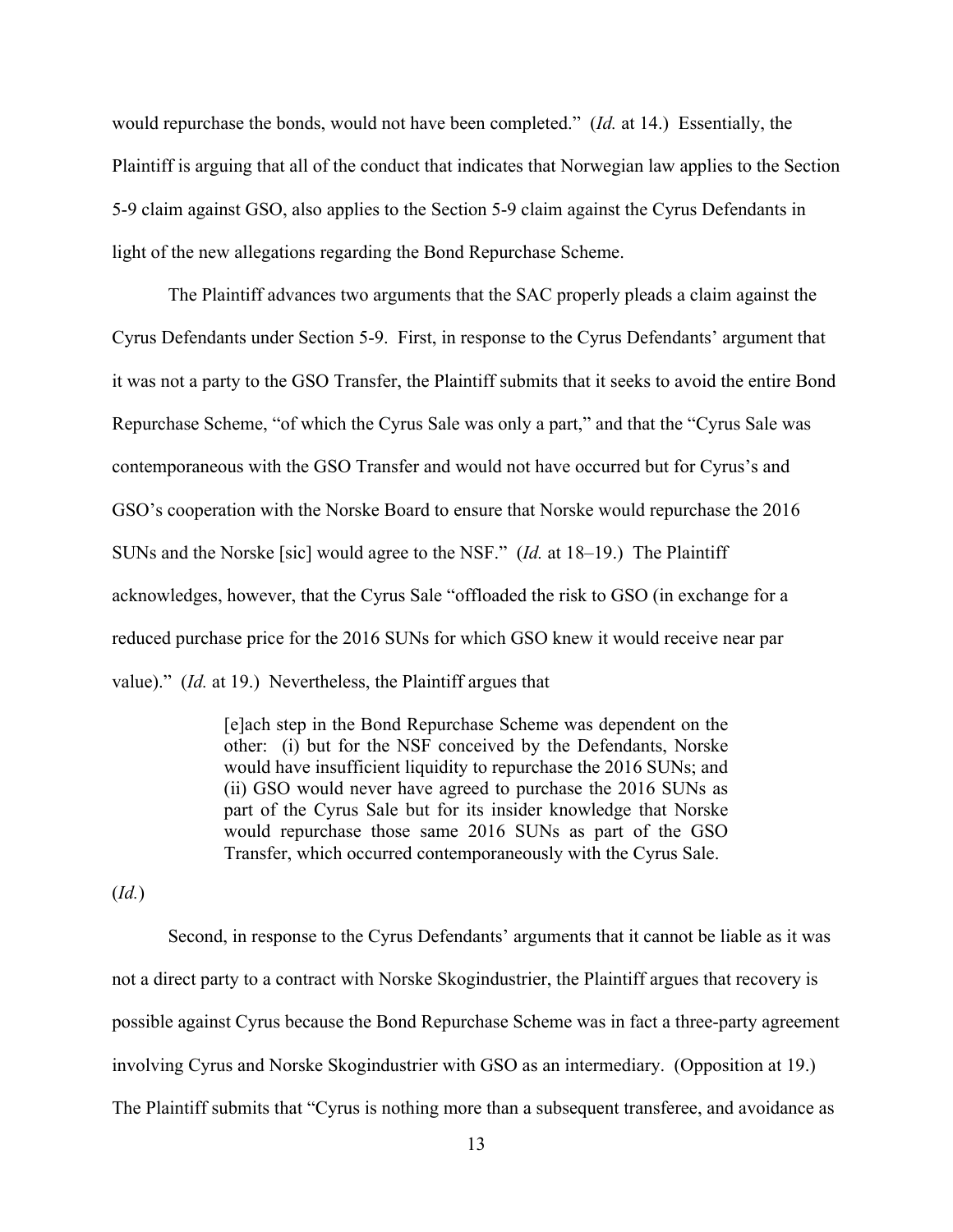to subsequent transferees is available under . . . Section 5-12(3)." (*Id.* at 20.) For this proposition, the Plaintiff relies on the Second Hamre Declaration, which states that "[i]t cannot be read into [Section 5-9] that the 'preference' must be the proceeds of a direct transfer between the debtor and the transferee," citing the example of a guarantor released from liability on account of a payment from the debtor to a creditor. (Second Hamre Decl. ¶ 9.) Hamre also submits that "an agreement between creditors to which the debtor is not a party, could, in principle, be avoided pursuant to Section 5-9. It is the actual effects of the transactions on the debtor and the other party that is of relevance when determining whether a Section 5-9 claim has merit." (*Id.*  $\P$  11 (citing NOU 1972:29 s. 298; Andenæs s. 353)<sup>10</sup>.) In Hamre's opinion the proceeds of the Cyrus Sale constituted a "preference," and

> [t]he technicalities such as the Cyrus Defendants not being a party to the GSO Transfer, Norske not being a party to the Cyrus Sale and the Cyrus Sale taking place prior to the GSO Transfer, would not bar an avoidance claim pursuant to Section 5-9 against the Cyrus Defendants as a matter of Norwegian law.

(*Id.* ¶ 12.) While agreeing with Ro that the term "mediate transferee" has no meaning under Norwegian bankruptcy law, Hamre contends that the Cyrus Defendants must nevertheless be considered a third party as to which there can be liability under Section 5-12(3). (*Id.* ¶ 14.) Finally, Hamre submits that, although the Estate would not be entitled to double recovery from the GSO Defendants and the Cyrus Defendants, "the Defendants would be jointly and severally liable." (*Id.* ¶ 15.)

<sup>&</sup>lt;sup>10</sup> While the NOU passage cited in the Second Hamre Declaration is available at ECF Doc.  $\#$  81-19, the page cited in the Andenæs source does not appear to have been provided to the Court. Hamre states that this was "material[] [he] previously submitted." (Second Hamre Decl. ¶ 11.) But the only material that he previously submitted was his earlier declaration (ECF Doc. # 90), which contains several excerpts from Andenæs, but none of these are the particular page referenced here. The page in question was also not provided as part of the submission of exhibits by the Plaintiff before Hamre's retention.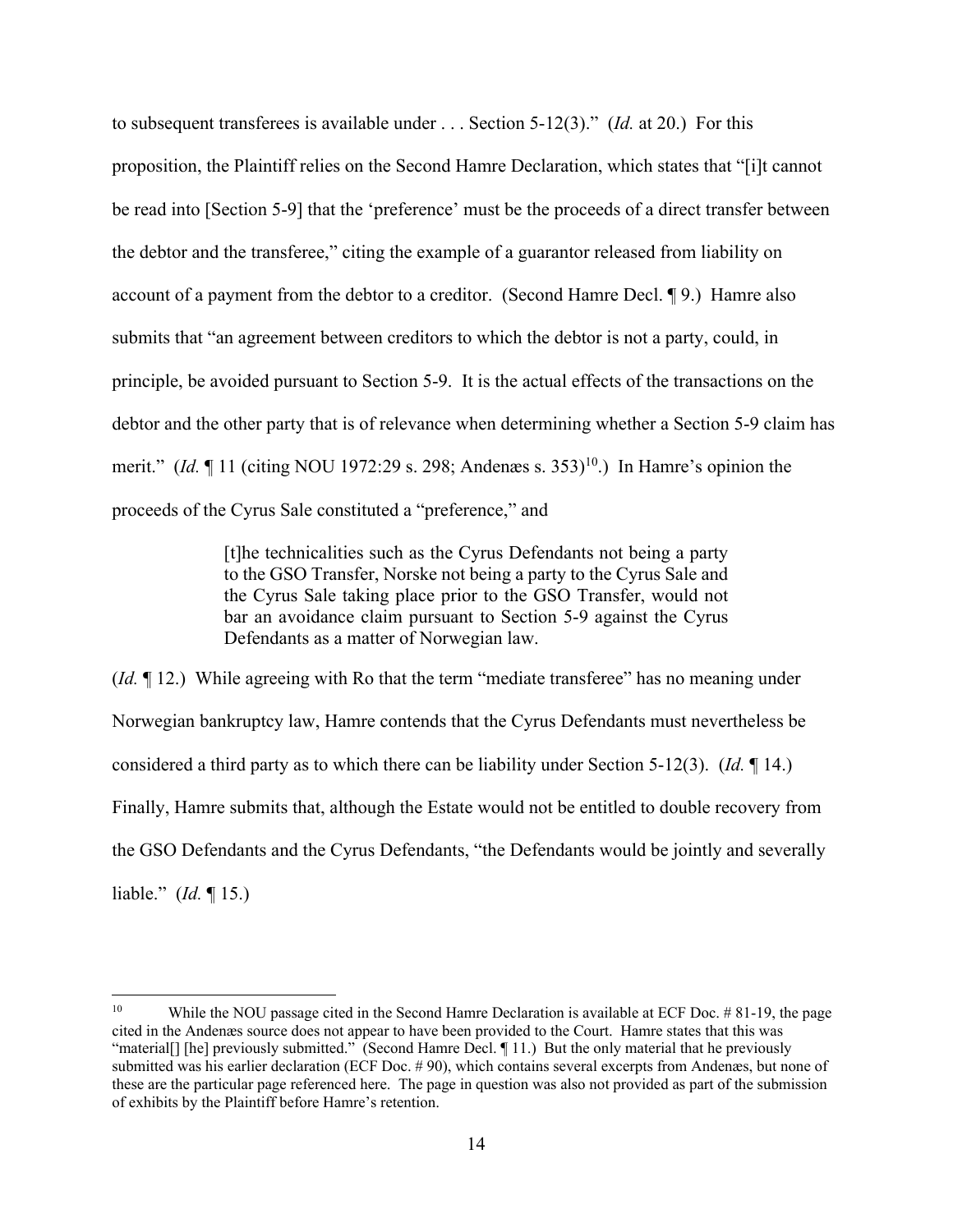#### $\mathbf{C}$ . **The Cyrus Reply and the Ro Supplement**

The Cyrus Defendants respond that the SAC merely "reshuffles the same factual allegations and adds labels and legal conclusions in the hopes of mustering a cognizable claim." (Cyrus Reply at 4.) The Cyrus Defendants reiterate their position that, "[w]ithout seeking to avoid any transaction between Cyrus and Norske, the SAC still cannot state an avoidance claim against Cyrus and still cannot allege any 'enrichment' of Cyrus that came at Norske's expense." (*Id.*) Cyrus highlights the fact that the SAC does not introduce new facts, "and instead adds merely 'more clarity and specificity,'" and argues that this makes the Plaintiff's amendment futile. *(Id.* at 7 (quoting Opposition at 3).) The Cyrus Defendants continue to focus on the absence of new operative facts, arguing that, "no matter how Plaintiff tries to dress it up with labels and legal conclusions, ... 'the same operative facts' as the FAC ... require application of New York law to any avoidance claim against Cyrus." (*Id.* at 8 (quoting Opposition at 8).)

In response to the assertion in the Second Hamre Declaration that the Defendants could be jointly and severally liable, the Cyrus Defendants point to Hamre's testimony at the March 24, 2021 hearing, where he testified as follows:

> Q. Are you here to offer to this court under oath an opinion that the Cyrus defendants who are not a party to the G.S.O. transfer nevertheless can be held liable for that G.S.O. transfer under Norwegian Law, yes or no?

A. And no, not under that.

(*Id.* at 10–11 (quoting ECF Doc. # 118-5, March 24, 2021 Hr'g Tr. at 167:23–168:3).)

 The Cyrus Defendants also argue that the Section 5-9 claim must fail for two reasons. (*Id.* at 11–12.) First, the Cyrus Defendants reiterate that "Section 5-9 does not permit liability against Cyrus where . . . Cyrus was not party to any allegedly improper transfer from Norske." (*Id.* at 11.) Moreover, the Cyrus Defendants argue that the guaranty release example cited by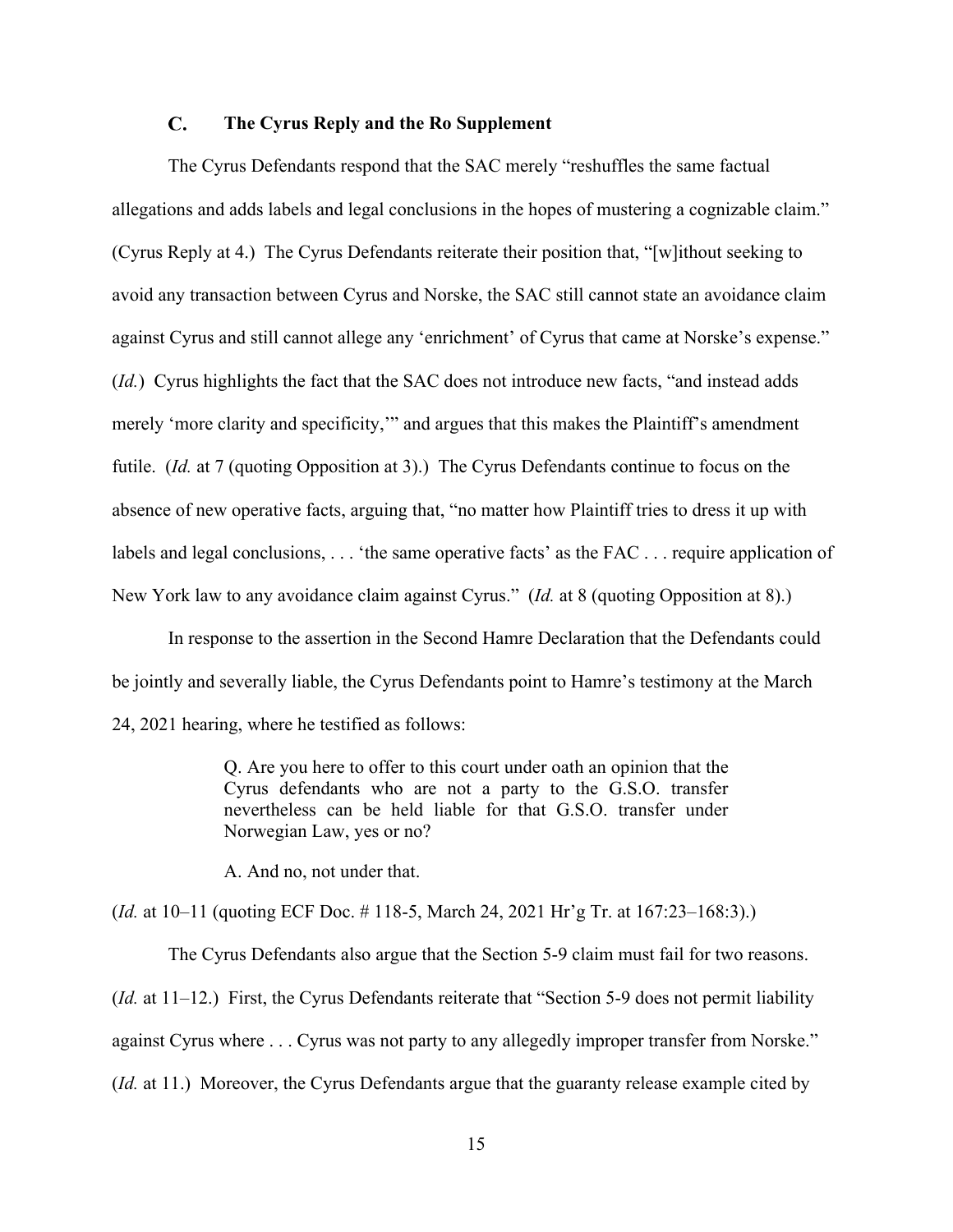Hamre as an instance where a debtor can recover from a non-creditor would not be covered by Section 5-9 at all and is instead "exhaustively regulated by § 5-13." (*Id.* (quoting Ro Supp. ¶ 6).) Second, the Cyrus Defendants argue that the theory "that Cyrus may be liable as a 'Subsequent transferee'" in a transaction where Norske purchased 2016 SUNs from Cyrus with GSO as an intermediary is "at odds with the sequence of events alleged in the SAC, which continues to suggest that GSO completed the Cyrus Sale with its own funds before the GSO Transfer, rather than with funds originating from Norske after the GSO Transfer." (*Id.* at 11 (quoting Opposition at 15–16); *see also* SAC ¶ 181 ("By April 19, 2016, . . . all of the 2016 SUNs in the Cyrus Defendants' possession had been transferred to the GSO Defendants and the Cyrus Defendants had received the entire bargained-for payment.").)

 The Cyrus Defendants acknowledge that Norwegian law recognizes an "intermediary" claim under which a debtor can recover but argues that the SAC does not adequately allege such a claim. (Cyrus Reply at 12.) According to the Cyrus Defendants, a successful "intermediary" claim would have to allege that "GSO was not the true owner of the 2016 SUNs that it agreed to purchase from Cyrus" and that GSO did not in fact bear the risks of ownership. (*Id.* (citing Ro Supp. ¶¶ 11–12).) According to Ro, while "[t]he term 'intermediary' has no specific meaning under the Norwegian Recovery Act[,] . . . Norwegian courts recognize a 'strawman' concept, where the party receiving assets from a transfer is simply acting as a conduit for those assets to another party." (Ro Supp. ¶ 11.) But, Ro submits, the strawman does not bear the risks of ownership "and instead is simply a vehicle to pass them on to another party." (*Id.*) Ro contends that the SAC does not allege that GSO was a strawman, as it alleges that GSO owned the 2016 SUNs (*id.* ¶ 12,) and, even if it were to allege that GSO had paid for the 2016 SUNs with funds received from Norske, the SAC still could not allege that GSO acted as a strawman because the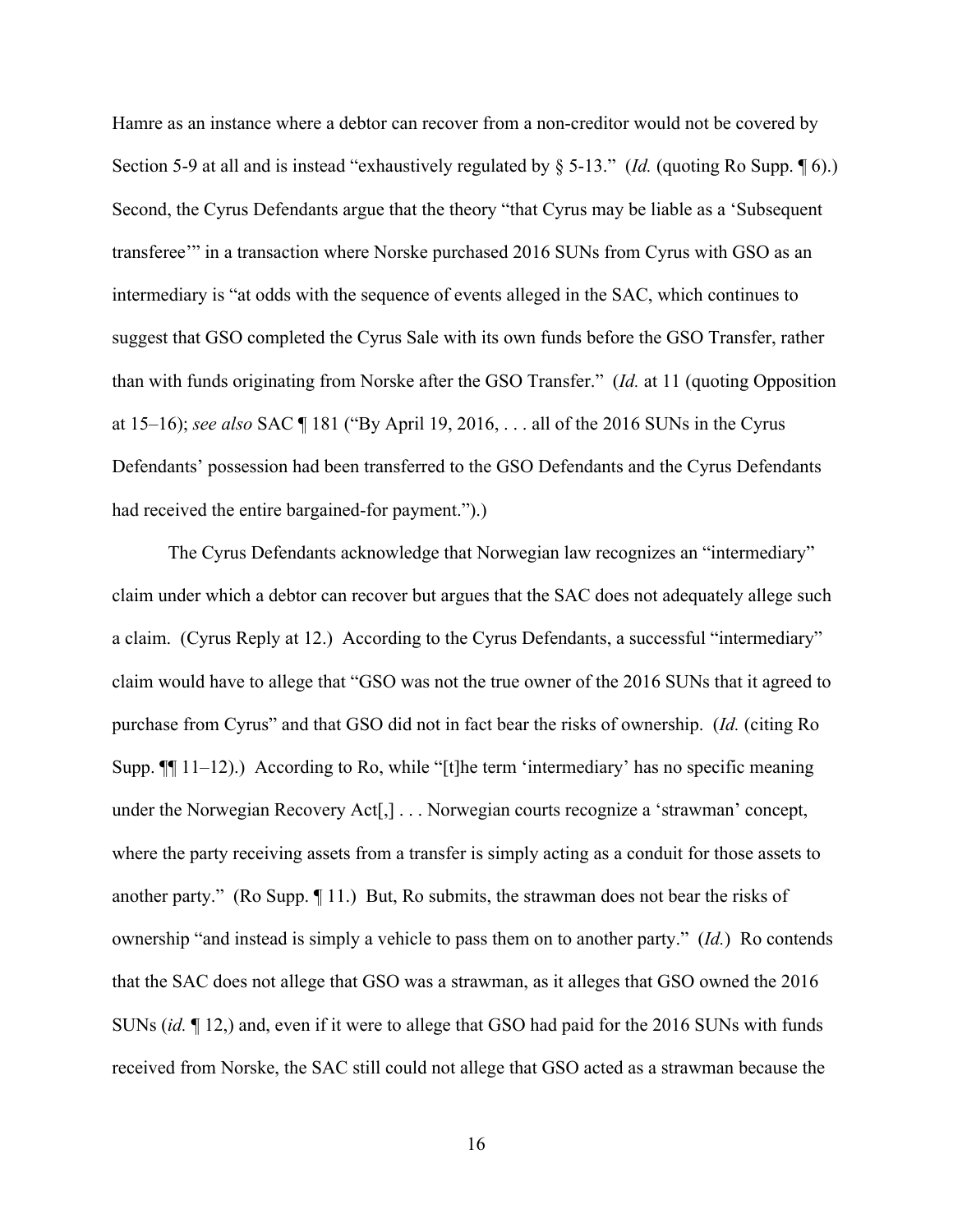SAC alleges that "GSO had to acquire the 2016 SUNs from Cyrus whether or not Norske decided to repurchase them." (*Id.* ¶ 13.) While the Cyrus Defendants acknowledge the Plaintiff's position that "an implicit precondition of the GSO Transfer was that the NSF would be approved" and the Cyrus Sale would occur (Cyrus Reply at 12 (quoting Opposition at 14)), the Cyrus Defendants submit that "the necessary allegation under Norwegian law" would be that

"Norske's *repurchase* of the 2016s [sic] was a 'precondition' of the GSO Transfer." (*Id.*)

#### D. **The First Hamre Declaration**

In the First Hamre Declaration, Hamre describes the "reversal rules," from which the

Recovery Act originated. Hamre explains the purpose of the reversal rules is to protect creditors

from harmful "dispositions":

The purpose of the reversal rules in Norwegian law is to protect the ordinary creditors from damaging dispositions on the part of the debtor. The focus is on actions that are *disloyal* to the creditors.<sup>11</sup> Dispositions can be disloyal for two reasons: the disposition can either result in a deterioration of the debtor's financial position; or the disposition may advantage or benefit one creditor to the detriment of other creditors, at a time when it is uncertain whether the debtor will be able to provide all his creditor's [sic] with full recovery.

Consequently, the reversal rules are written with the purpose of protecting creditors from dispositions made by debtors that will impair the value of the debtor's assets. The rules also aim to discourage dispositions that will favour or prioritize individual creditors at the expense of other creditors or the creditor body as a whole.

The reversal rules have roots going back to Roman law and the *actio pauliana* doctrine. Under these rules, transactions may be reversed if the debtor had deliberately acted to the detriment of its creditors, and the counterparty to the transaction had knowledge of the disloyal behaviour. If the transaction concerned gifts, there was no

<sup>11</sup> Brækhus, Sjur, Materiell Konkurs- og eksekusjonsrett – referat av professor Sjur Brækhus' forelesninger [Material Bankruptcy and executor law - minutes of Professor Sjur Brækhus' lectures], Oslo, 76 (1960).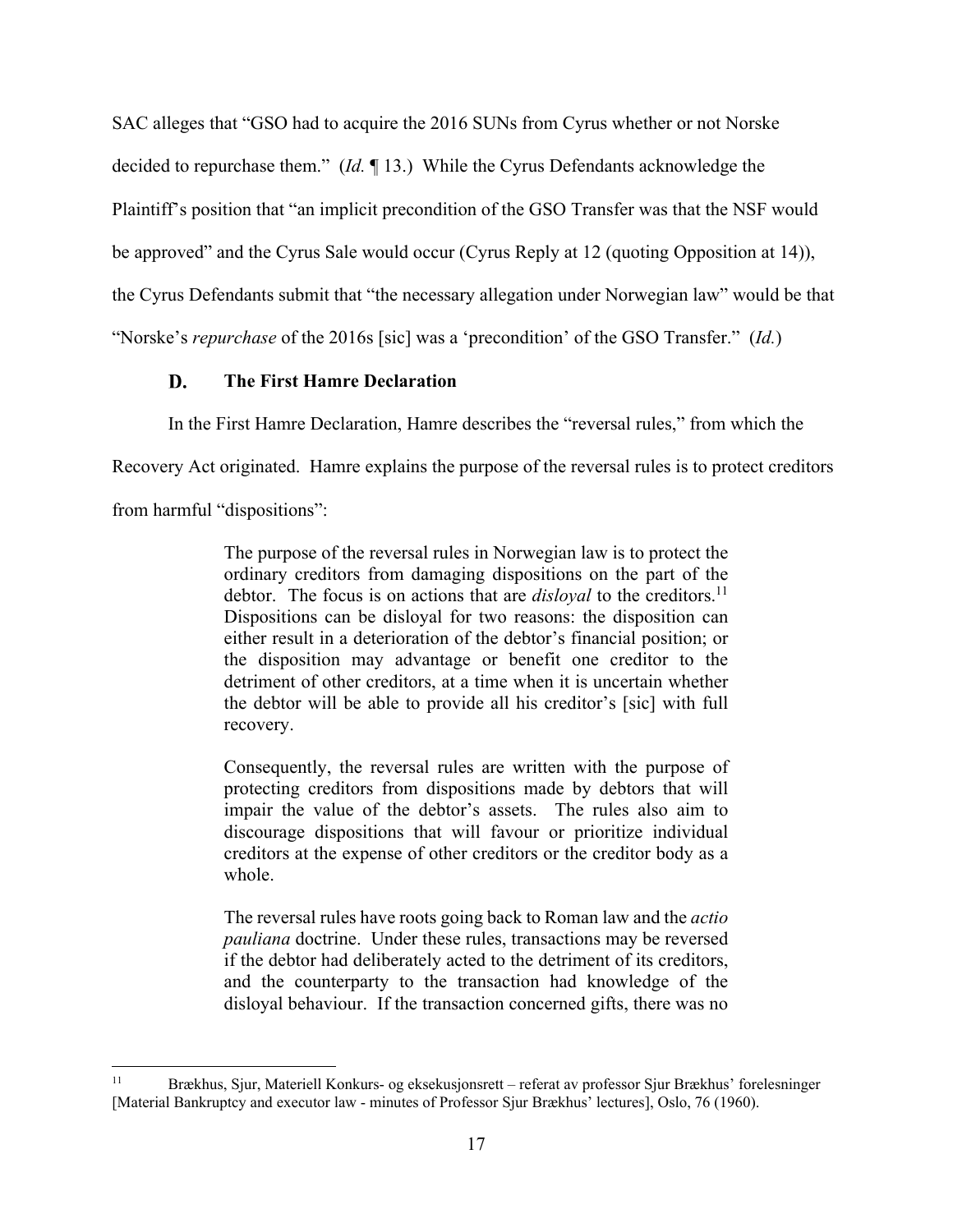requirement of bad faith on the part of the counterparty.12 The consideration behind the provision is the same as current Norwegian reversal rules – namely, to protect creditors from damaging dispositions by the debtor.

(First Hamre Decl. ¶¶ 19–21.)

Hamre also explains how Norwegian law continues to emphasize the reality of the

transaction over the form of the transaction:

Norwegian law is, as already mentioned, largely open to applying a purpose-based and reasonable interpretation of the legal text, meaning that the purpose of the law is often given significant weight in the interpretation and application of the law. A strict objective interpretation of the wording of the law is not necessarily decisive, especially if there are other legal sources that speak against such a strict interpretation. One of the leading scholars within the field of insolvency law, Kristian Huser, in his book Gjeldsforhandling og konkurs – omstøtelse [*Debt negotiation and bankruptcy – reversal*], has written the following:

> *"So-called real considerations – i.e., more general legal considerations – will also play an important and central part in a complex and practically important area of law like this, as it is essential that the regulations are interpreted and applied in a holistic way. The fact that the rules work as a sensible and logical whole is important, to avoid among other things – loopholes and attempts at "adaptation" to the regulations."*13

The use of policy considerations may be important in cases where the debtor and/or creditors try to circumvent the regulations. An important feature in Norwegian law is that the court would not necessarily emphazise [sic] how a transaction *appears*, but rather its *reality*. This approach is also pointed out by Huser, Gjeldsforhandling og konkurs – omstøtelse [*Debt negotiation and bankruptcy – reversal*], where he states the following:

> *"There is a tendency in the modern approach to cut through a transactional form and emphasize its*

<sup>12</sup> *Id.* at 77.

<sup>&</sup>lt;sup>13</sup> Huser, Kristian, Gjeldsforhandling  $\&$  konkurs Bind 3 omstøtelse [Debt negotiation and bankruptcy Volume 3 Reversal], Bergen, 127 (1992).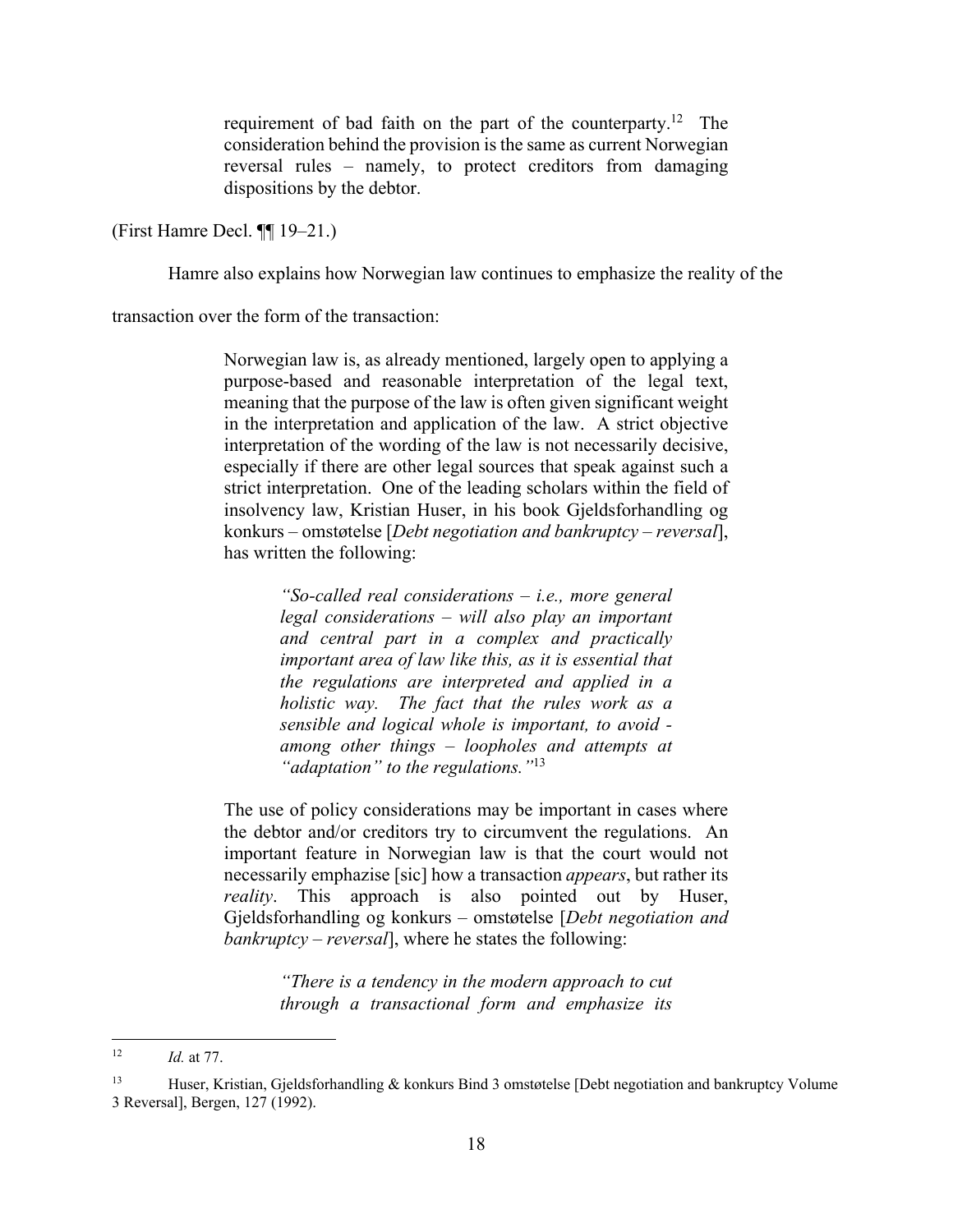*reality. This also applies in the doctrine of reversal. Pure circumvention attempts based on formalism will thus be cut through."*14

When interpreting the reversal rules, the purpose behind the provision must be emphasized [sic]. In addition, the court will emphasize the reality of the disposition, and not only how the transaction appears or the form it takes.

The Recorvery [sic] Act largely continues the reversal rules which previously were set out in the Bankruptcy Act of 1863, though with some adjustments. Therefore, older case law and legal literature in relation to the Bankruptcy Act of 1863 are still relevant in the interpretation of the current Recovery Act of 1984 and its provisions regarding reversal. In particular, reference is made to the fact that section 44 of the Bankruptcy Act of 1863 and Section 5-5 of the Recovery Act both use the condition "payment of debt." The only change from the two legal texts relates to the establishment of cumulative conditions thereon, stating that such payments of debts must be "with amounts that have significantly impaired the debtor's ability to pay" its other debts.

> *"On the Norwegian side, the changes are less extensive. The rules of the kkl. [Bankruptcy Act of 1863] §§ 44-46 are maintained in full, but are, in particular for section 44, subject to certain adjustments, see section 5-7 to 5-10 and section 5- 15"15*

 $(Id. \P\P 22-25.)$ 

## **III. STANDARD OF REVIEW**

#### $\mathbf{A}$ . **Pleading Standard**

To survive a motion to dismiss under Rule 12(b)(6) of the Federal Rules of Civil

Procedure ("Rule 12(b)(6)"), made applicable here by Rule 7012 of the Federal Rules of

Bankruptcy Procedure, a complaint must allege "enough facts to state a claim for relief that is

<sup>14</sup> *Id.* at 260.

<sup>15</sup> NOU 1972:20 at 283.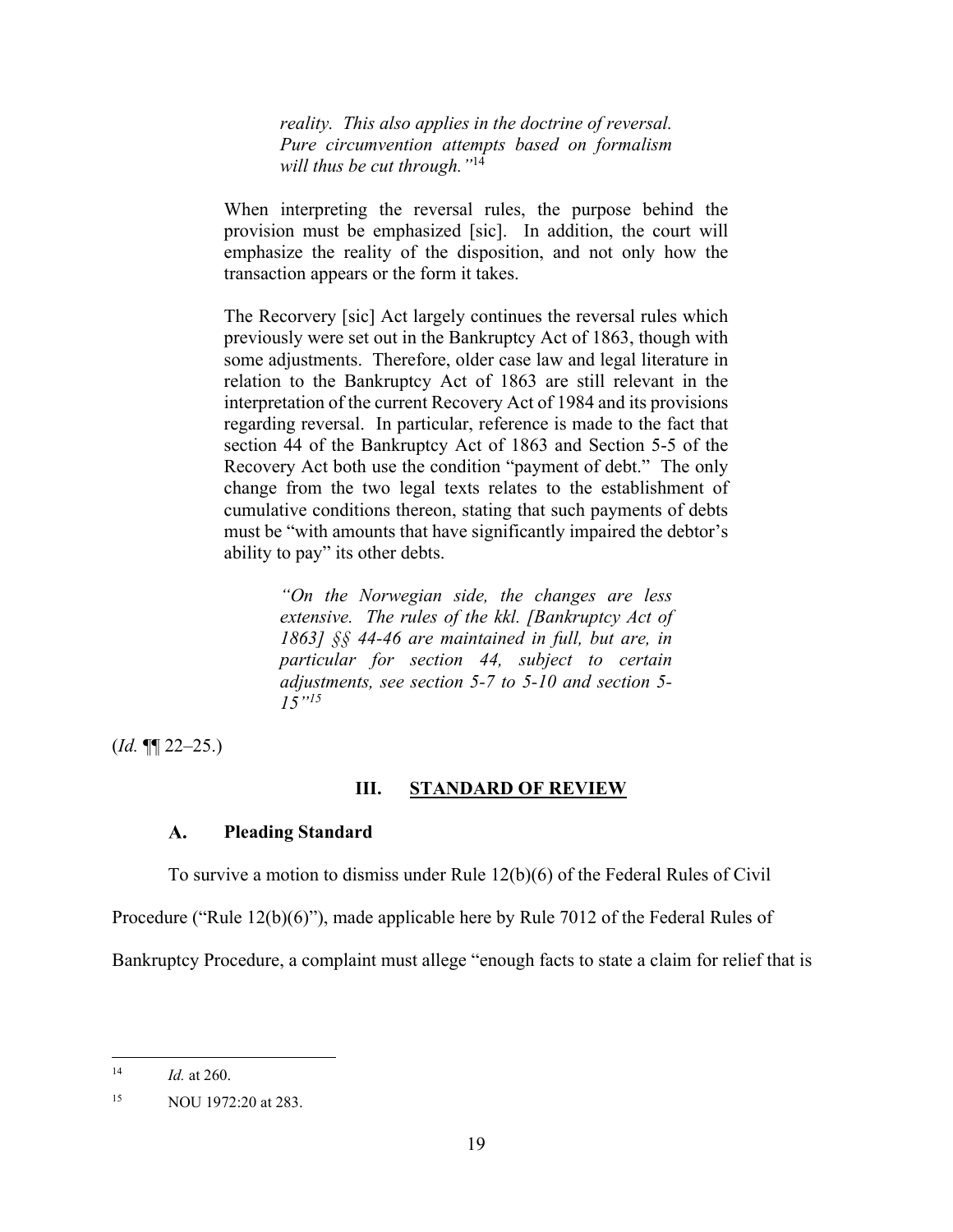*plausible* on its face." *Vaughn v. Air Line Pilots Ass'n, Int'l*, 604 F.3d 703, 709 (2d Cir. 2010) (citing *Ashcroft v. Iqbal*, 556 U.S. 662, 678 (2009)).

Courts use a two-pronged approach when considering a motion to dismiss. *Pension Benefit Guar. Corp. v. Morgan Stanley Inv. Mgmt.*, 712 F.3d 705, 717 (2d Cir. 2013) (stating that the motion to dismiss standard "creates a 'two-pronged approach' . . . based on '[t]wo working principles'" (quoting *Iqbal*, 556 U.S. at 678–79)); *see also McHale v. Citibank, N.A. (In re 1031 Tax Grp., LLC)*, 420 B.R. 178, 189–90 (Bankr. S.D.N.Y. 2009).

First, the court must accept all factual allegations in the complaint as true, discounting legal conclusions clothed in factual garb. *See, e.g.*, *Iqbal*, 556 U.S. at 678 (noting that courts "are not bound to accept as true a legal conclusion couched as a factual allegation" (quoting *Bell Atl. Corp. v. Twombly*, 550 U.S. 544, 555 (2007)); *Kiobel v. Royal Dutch Petroleum Co.*, 621 F.3d 111, 124 (2d Cir. 2010) (stating that a court must "assum[e] all well-pleaded, nonconclusory factual allegations in the complaint to be true") (citing *Iqbal*, 556 U.S. at 678). "A pleading that offers 'labels and conclusions' or 'a formulaic recitation of the elements of a cause of action will not do.'" *Iqbal*, 556 U.S. at 678 (quoting *Twombly*, 550 U.S. at 555). "Threadbare recitals of the elements of a cause of action, supported by mere conclusory statements, do not suffice." *Id.*

Second, the court must determine if these well-pleaded factual allegations state a "plausible claim for relief." *Iqbal*, 556 U.S. at 679. Courts do not make plausibility determinations in a vacuum; rather, it is a "context-specific task that requires the reviewing court to draw on its judicial experience and common sense." *Id.*

> A claim has facial plausibility when the pleaded factual content allows the court to draw the reasonable inference that the defendant is liable for the misconduct alleged. The plausibility standard is not akin to a probability requirement, but it asks for more than a sheer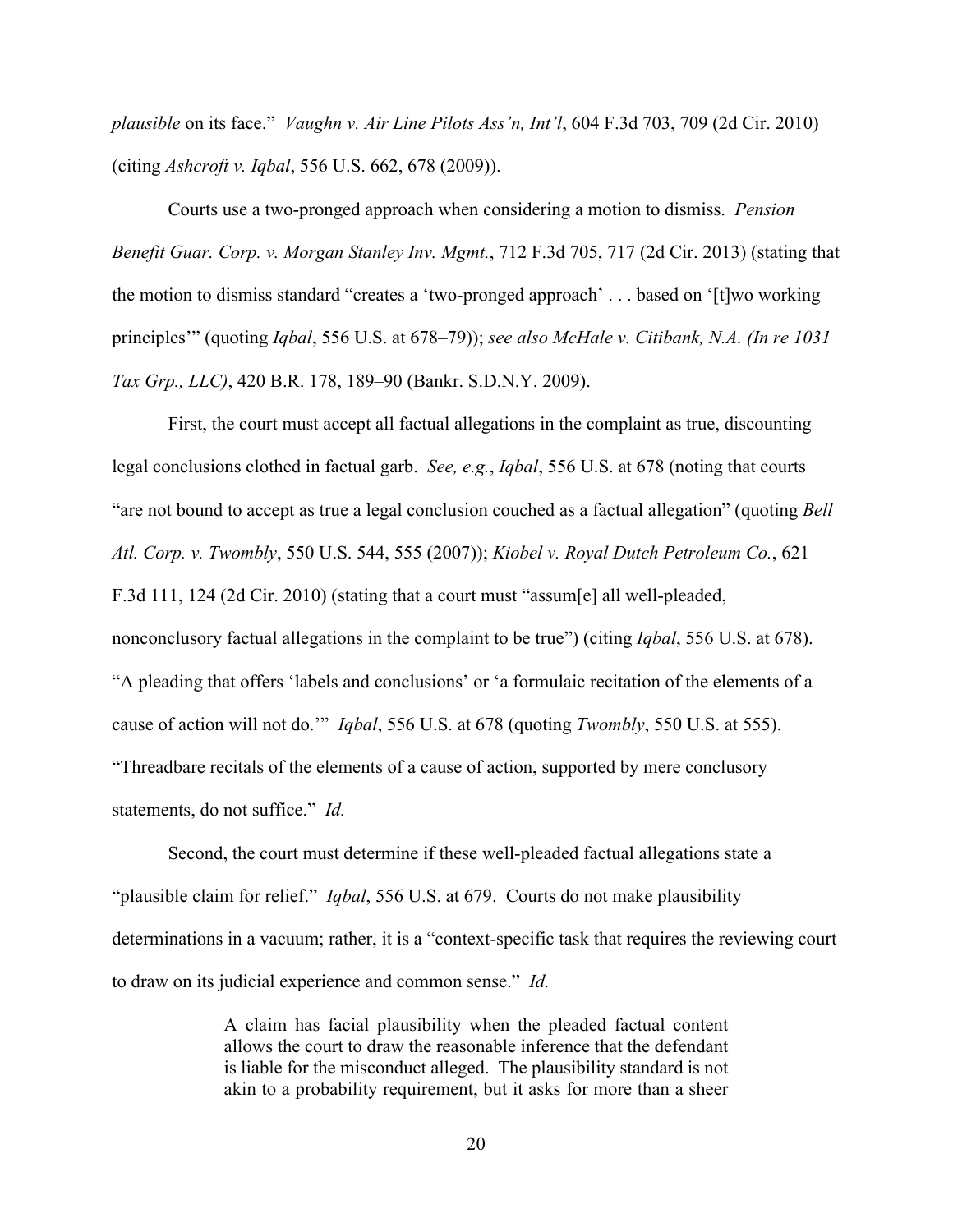possibility that a defendant has acted unlawfully. Where a complaint pleads facts that are merely consistent with a defendant's liability, it stops short of the line between possibility and plausibility of entitlement to relief.

*Id.* at 678 (internal quotation marks and citations omitted). "The pleadings must create the possibility of a right to relief that is more than speculative." *Spool v. World Child Int'l Adoption Agency*, 520 F.3d 178, 183 (2d Cir. 2008) (citation omitted).

Courts deciding motions to dismiss must draw all reasonable inferences in favor of the nonmoving party and must limit their review to facts and allegations contained in (1) the complaint, (2) documents either incorporated into the complaint by reference or attached as exhibits, and (3) matters of which the court may take judicial notice. *Blue Tree Hotels Inv. (Canada), Ltd. v. Starwood Hotels & Resorts Worldwide, Inc.*, 369 F.3d 212, 217 (2d Cir. 2004).

Rule 9(b) of the Federal Rules of Civil Procedure ("Rule 9(b)"), made applicable in an adversary proceeding by Rule 7009 of the Federal Rules of Bankruptcy Procedure, applies to pleadings alleging fraud: "In alleging fraud or mistake, a party must state with particularity the circumstances constituting fraud or mistake. Malice, intent, knowledge, and other conditions of a person's mind may be alleged generally." FED. R. CIV. P. 9(b). When Rule 9(b) applies, to survive a motion to dismiss, a plaintiff "must allege facts that give rise to a strong inference of fraudulent intent." *Acito v. IMCERA Grp., Inc.*, 47 F.3d 47, 52 (2d Cir. 1995). A plaintiff can establish this strong inference of fraud "either (a) by alleging facts to show that defendants had both motive and opportunity to commit fraud, or (b) by alleging facts that constitute strong circumstantial evidence of conscious misbehavior or recklessness." *Lerner v. Fleet Bank, N.A.*, 459 F.3d 273, 290–91 (2d Cir. 2006) (quoting *Shields v. Citytrust Bancorp., Inc.*, 25 F.3d 1124, 1128 (2d Cir. 1994)). "Due to the difficulty of proving intent, plaintiffs may rely on badges of fraud—circumstances so commonly associated with fraudulent transfers that their presence gives

21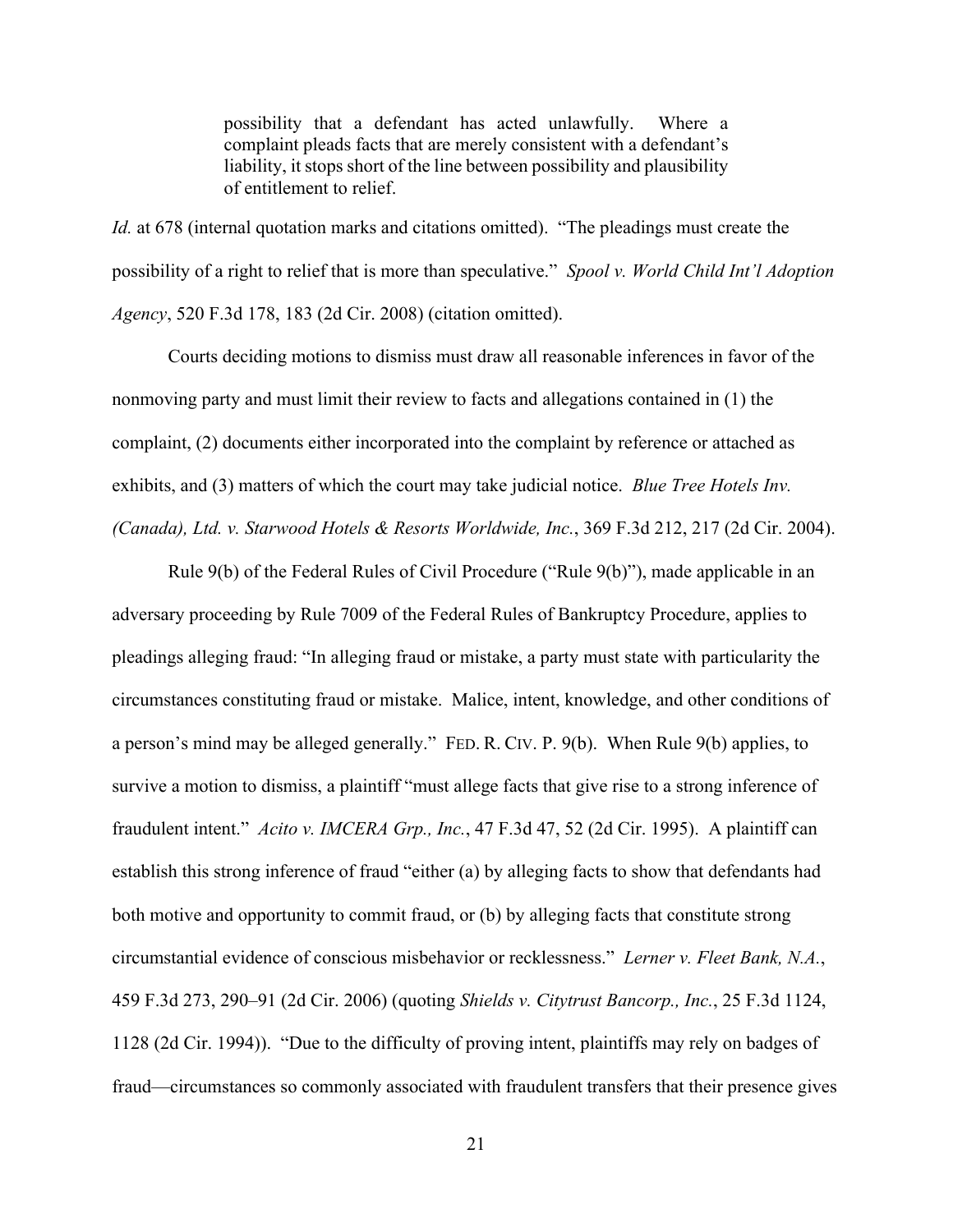rise to an inference of intent." *Holliday v. K Road Power Mgmt., LLC (In re Boston Generating* 

*LLC)*, 617 B.R. 442, 472 (Bankr. S.D.N.Y. 2020) (internal quotation marks omitted) (quoting *Techno-Comp. Inc. v. Arcabascio*, 130 F. Supp. 3d 734, 745 (E.D.N.Y. 2015)). Badges of fraud can include:

> a close relationship between the parties to the conveyance; inadequacy of consideration received; retention of control of the property by the transferor; suspicious timing of the conveyance after the debt was incurred; the use of fictitious parties; information that the transferor was insolvent as a result of the conveyance; the existence or cumulative effect of a pattern or series of transactions or course of conduct after the incurring of debt, onset of financial difficulties, or pendency or threat of suits by creditors; the general chronology of the events and transactions under inquiry; a questionable transfer not in the usual course of business; and the secrecy, haste, or unusualness of the transaction.

*Official Comm. of Unsecured Creditors of Vivaro Corp. v. Leucadia Nat'l Corp. (In re Vivaro* 

*Corp.)*, 524 B.R. 536, 554 (Bankr. S.D.N.Y. 2015).

"When a trustee in bankruptcy pleads a claim of fraud, cases have held that the Rule 9(b) requirement of particularity is relaxed." 10 COLLIER ON BANKRUPTCY ¶ 7009.03 (16th ed. 2021) (citing cases). "The less stringent standard for pleading fraud with particularity in a bankruptcy proceeding involving a trustee is predicated upon the fact that it is often the trustee, a third party, who is pleading fraud on second-hand information." *In re O.P.M. Leasing Servs., Inc.*, 35 B.R. 854, 862 (Bankr. S.D.N.Y. 1983). In any event, general allegations are insufficient when pleading fraud, and the party asserting the claim must plead facts, "including time and place and content of the misrepresentations, . . . [and] facts with respect to the consequences of the fraud." 10 COLLIER ON BANKRUPTCY ¶ 7009.03.

Where a trustee's complaint is dismissed for failure to comply with the requirements of Rule 9(b), it is often dismissed with leave to amend. *Id.*; *see also, e.g.*, *Nisselson v. Drew Indus. (In re White Metal Rolling & Stamping Corp.)*, 222 B.R. 417, 430–31 (Bankr. S.D.N.Y. 1998).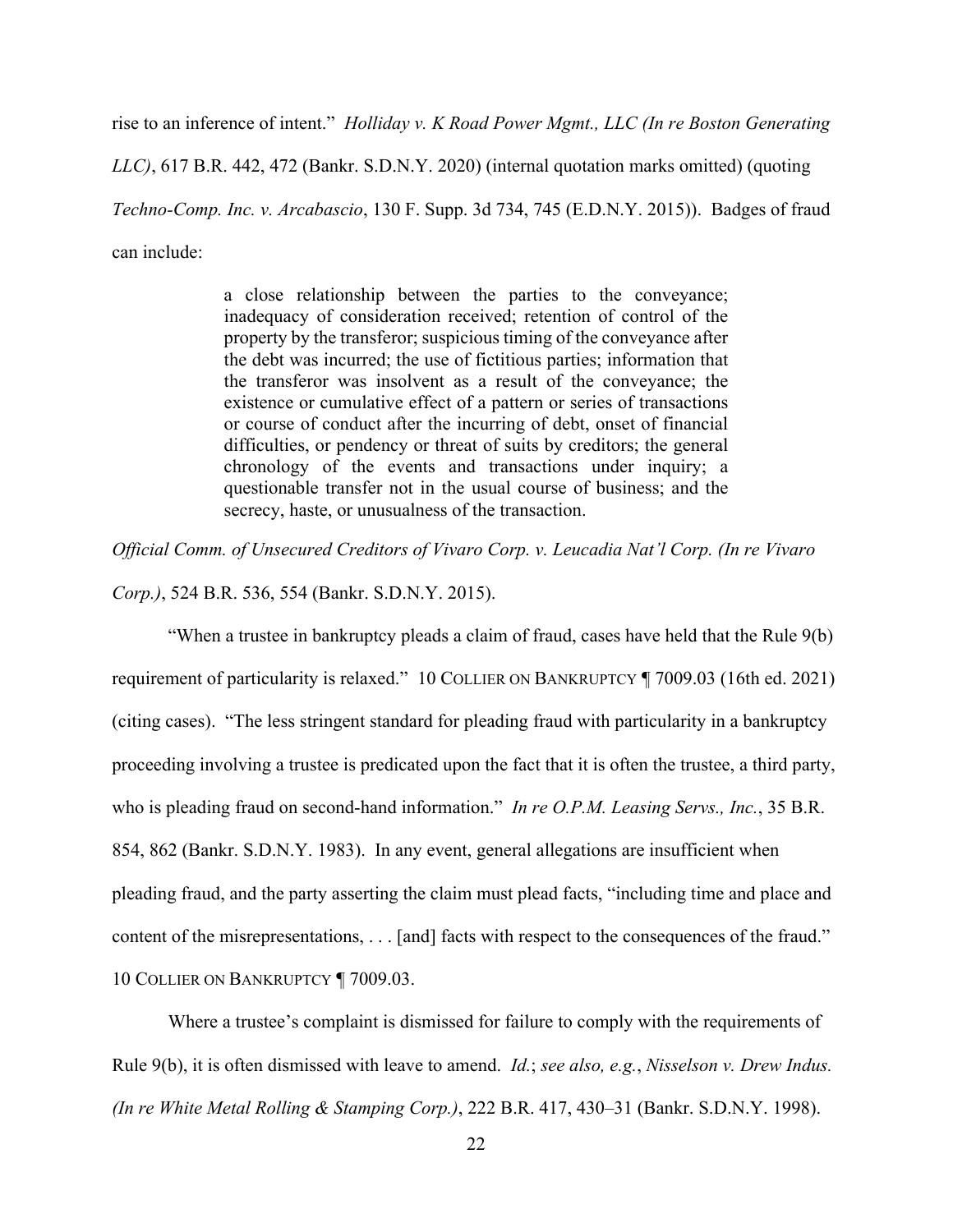#### $\mathbf{R}$ . **Choice of Law Rules**

The first step in the choice of law analysis is to determine whether federal or New York choice of law rules apply. "[F]ederal choice of law rules are a species of federal common law," and "[b]efore federal courts create federal common law, 'a significant conflict between some federal policy or interest and the use of state law must first be specifically shown.'" *Bianco v. Erkins (In re Gaston & Snow)*, 243 F.3d 599, 605–06 (2d Cir. 2001) (quoting *Atherton v. FDIC*, 519 U.S. 213 (1997)). As no such conflict has been shown, the Court applies New York choice of law rules.16

"Under New York choice of law rules, the Court must first determine whether there is an 'actual conflict' between the relevant laws of the implicated jurisdictions." *Hosking v. TPG Cap. Mgmt., L.P. (In re Hellas Telecomms. (Lux.) II SCA)*, 535 B.R. 543, 573 (Bankr. S.D.N.Y. 2015) (quoting *GlobalNet Financial.com, Inc. v. Frank Crystal & Co.*, 449 F.3d 377, 382 (2d Cir. 2006)). The parties do not dispute that there is a conflict between the relevant New York and Norwegian law. However, there is no standalone claim for unjust enrichment under Norwegian law (as the Court concludes below), while there is such a claim under New York law.

<sup>16</sup> Even if federal choice of law rules were to apply, they would lead to the same results. As explained in *In re Koreag, Controle et Revision S.A.*, the federal and New York choice of law rules are sufficiently similar such that the Court may "apply an interest analysis consistent with the law of either jurisdiction":

The federal common law choice-of-law rule is to apply the law of the jurisdiction having the greatest interest in the litigation. The goal of this analysis is to evaluate the various contacts each jurisdiction has with the controversy, and determine which jurisdiction's laws and policies are implicated to the greatest extent.

New York law provides that the law of the jurisdiction having the greatest interest in the litigation will be applied and that the facts or contacts which obtain significance in defining State interests are those which relate to the purpose of the particular law in conflict. The federal and New York doctrines invoke similar considerations.

<sup>961</sup> F.2d 341, 350–51 (2d Cir. 1992), *aff'd in part sub nom. Refco F/X Assocs., Inc. v. Mebco Bank, S.A.*, No. 89 CIV. 3071 (WK), 1992 WL 200748 (S.D.N.Y. July 31, 1992) (internal quotation marks and citations omitted).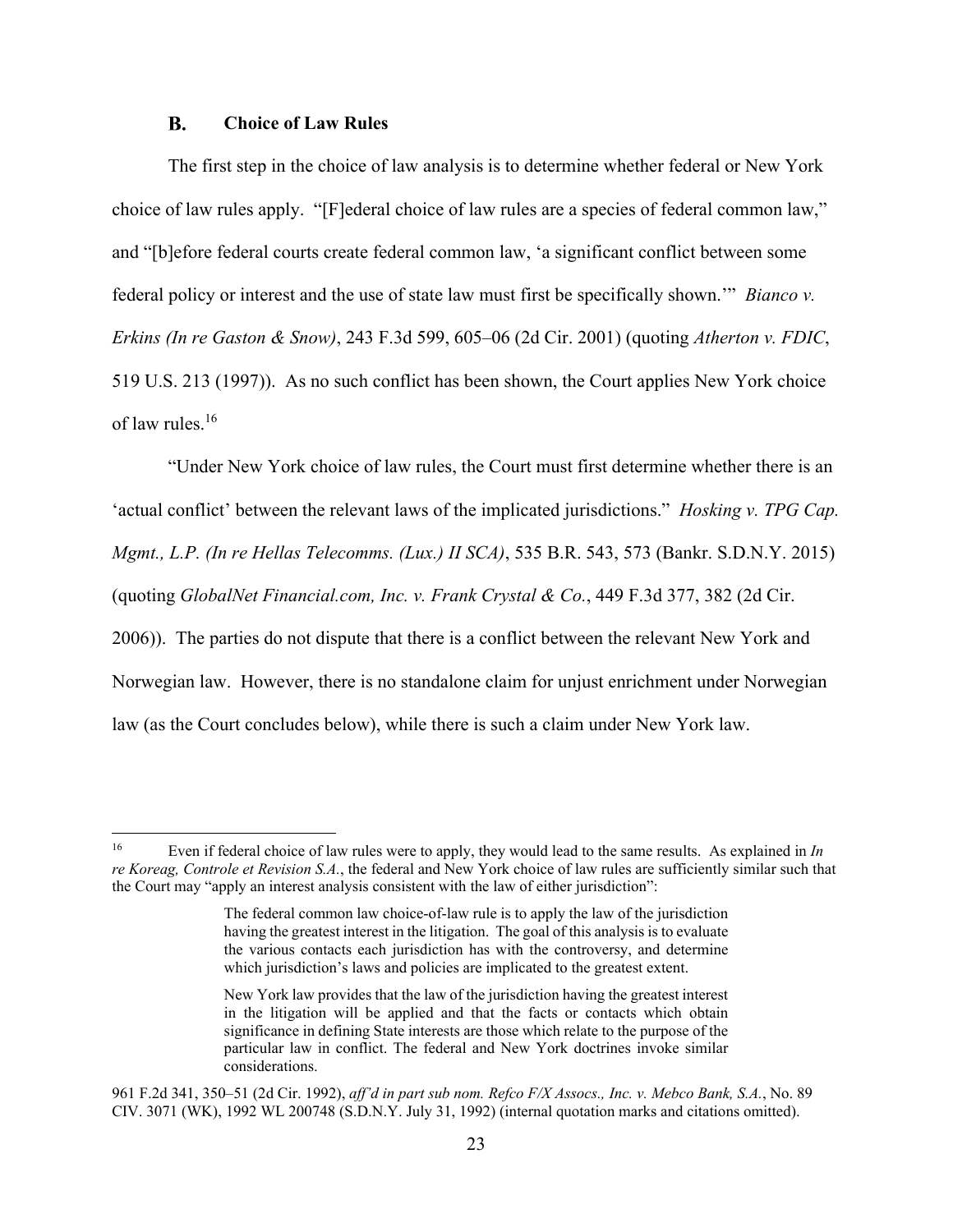Accordingly, the Court concludes that there is an actual conflict between the relevant New York and Norwegian law with respect to all of the claims.

Once an actual conflict has been shown to exist, "the law of the jurisdiction having the greatest interest in the litigation will be applied and . . . the facts or contacts which obtain significance in defining State interests are those which relate to the purpose of the particular law in conflict." *Koreag*, 961 F.2d at 350 (internal quotations omitted). "[T]he interest analysis is applied differently depending on whether the rules in question are conduct-regulating rules that people use as a guide to governing their primary conduct, or loss-allocating rules that prohibit, assign, or limit liability after the tort occurs." *Licci v. Lebanese Canadian Bank*, 739 F.3d 45, 49 (2d Cir. 2013) (internal quotation marks omitted). The New York Court of Appeals has provided examples of each type of rule, stating that "rules of the road" are conduct-regulating, while "charitable immunity statutes, guest statutes, wrongful death statutes, vicarious liability statutes, and contribution rules" are loss-allocating. *Padula v. Lilarn Props. Corp.*, 644 N.E.2d 1001, 1002–03 (N.Y. 1994) (internal quotation marks and citations omitted).

### **IV. DISCUSSION**

#### **Section 5-9 Legal Standard**<sup>17</sup>  $\mathbf{A}$ .

Count III seeks avoidance of the Bond Repurchase Scheme under Section 5-9. (SAC ¶¶ 246–62.) Section 5-9 provides as follows:

> Transactions that in an improper way favor one creditor at the expense of others, or prevent the debtor's assets from being used to pay off creditors, or increase the debtor's debt to their detriment, can be avoided if the debtor's financial position was weak or was seriously weakened by the transaction, and the other party knew or

<sup>17</sup> Section 5-9 is further discussed in the April 2021 Memorandum Opinion. (*See* April 2021 Memorandum Opinion at 45–49.)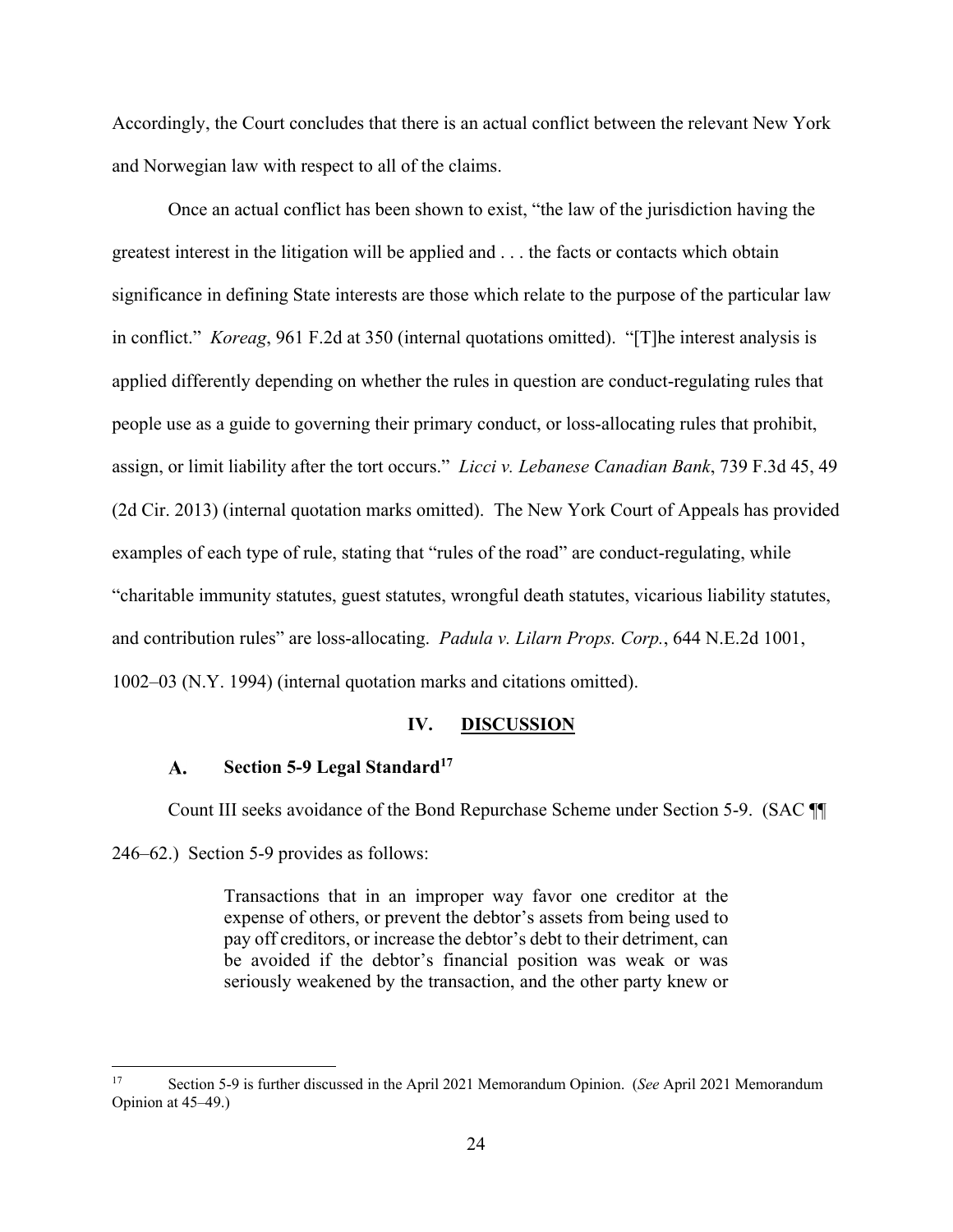should have known of the debtor's difficult financial situation and the circumstances that made the transaction improper.

Transactions that are executed more than ten years before the date of filing for bankruptcy cannot be voided.

(Section 5-9, ECF Doc. # 47-2 at 2.)

A properly asserted claim under Section 5-9 must plead five elements. First, the claim must allege that the transaction the claimant seeks to avoid is one of the covered transaction types (i.e., a transaction that (1) gives preference to one creditor at the expense of others, (2) prevents the debtor's assets from being used to pay creditors, or (3) increases the debtor's liabilities in a manner detrimental to creditors). Second, it must allege that the transaction was improper. Third, it must allege that the debtor's financial situation was weak or seriously weakened by the transaction. Fourth, it must allege that the transferee knew of the debtor's difficulties. Fifth, it must allege that the transferee knew that the transaction was improper.

#### **B. The Plaintiff Adequately Pleads a Section 5-9 Claim Against Cyrus**

Count III of the SAC seeks a judgment avoiding all aspects of the Bond Repurchase Scheme, including but not limited to the Cyrus Sale. (SAC [9262.)

The Court previously dismissed Count III of the FAC because it only sought to avoid the Cyrus Sale, to which Norske Skogindustrier was not a party:

> Despite the Plaintiff's requests for the Court to consider the Cyrus Sale and the GSO Transfer as one transaction, the claim to avoid the Cyrus Sale is asserted as a separate claim from the claim to avoid the GSO Transfer, rather than the Plaintiff asserting a single claim to avoid the alleged overall transaction.

(April 2021 Memorandum Opinion at 56 n.31(citation omitted).)

In response to the Court's concerns, the SAC pleads new facts regarding the Bond Repurchase Scheme that support finding the GSO Transfer and the Cyrus Sale to be a single disposition. As explained by both parties' experts at the Hearing, the purpose of Section 5-9 is to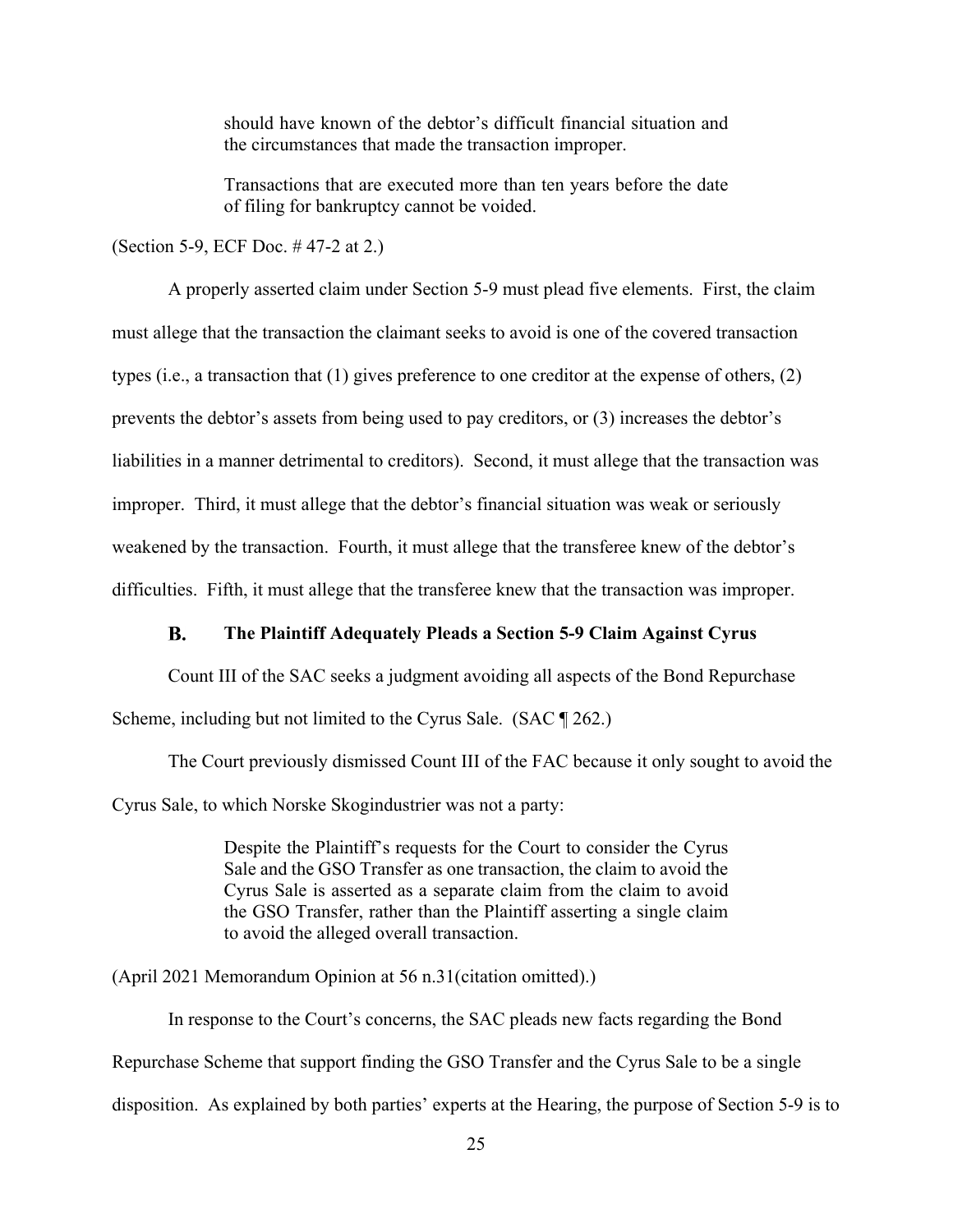avoid dispositions and a disposition has a meaning which is broader than a single transaction. (Hr'g Transcript at 71:4–13; 77:14–79:8.) Thus, a single disposition may encompass complex set ups. (*Id.*) A relaxed standard considering multiple factors is used to determine what constitutes a disposition. (*Id.* at 88:24–89:7.) Therefore, according to Hamre, a single disposition may consist of multiple transactions and multiple counterparties. (*Id.* at 82:10– 83:13.) Hamre also stated on the record that even though the Cyrus Defendants were not a direct counterparty to the GSO Transfer, the Cyrus Defendants can nevertheless be held liable for the GSO Transfer under Norwegian law. (*Id.* at 83:19–84:24.) Hamre clarified that for Cyrus to be held liable for the GSO Transfer, the Court must view the GSO Transfer in light of the whole transaction. (*Id.* at 85:5–86:5.)

The Cyrus Defendants concede that Norwegian law recognizes the theory of a strawman purchaser, where an actual seller or buyer cannot evade liability simply by placing a straw buyer between themselves and their true counterparty. (*See* Ro Supp. ¶¶ 11–13.) The strawman analysis is described as a stricter version of the relaxed disposition standard. (*Id.* at 88:24–89:7.) Thus, if the Cyrus Sale were found to be a straw transaction, then the Court may find the Bond Repurchase Scheme to be a single disposition. (*Id.* at 88:1–88:23.) If the Bond Repurchase Scheme were considered a single disposition, then Norske Skogindustrier may be considered a party to the Bond Repurchase Scheme, thus alleviating the Court's previous concerns. (*See* April 2021 Memorandum Opinion at 56.)

An order of the Supreme Court of Norway, *DeXWVche Bank AG v. EUik MaUWin Vik*, HR-2018-1265-A (June 28, 2018) ("*DeXWVche Bank*"), provides further explaination. (ECF Doc. ## 118-3, 122-6). In *DeXWVche Bank*, the court examined the rules on pro forma transactions. It explained that pro forma is a ground for invalidity under Norwegian law. (*Id.* ¶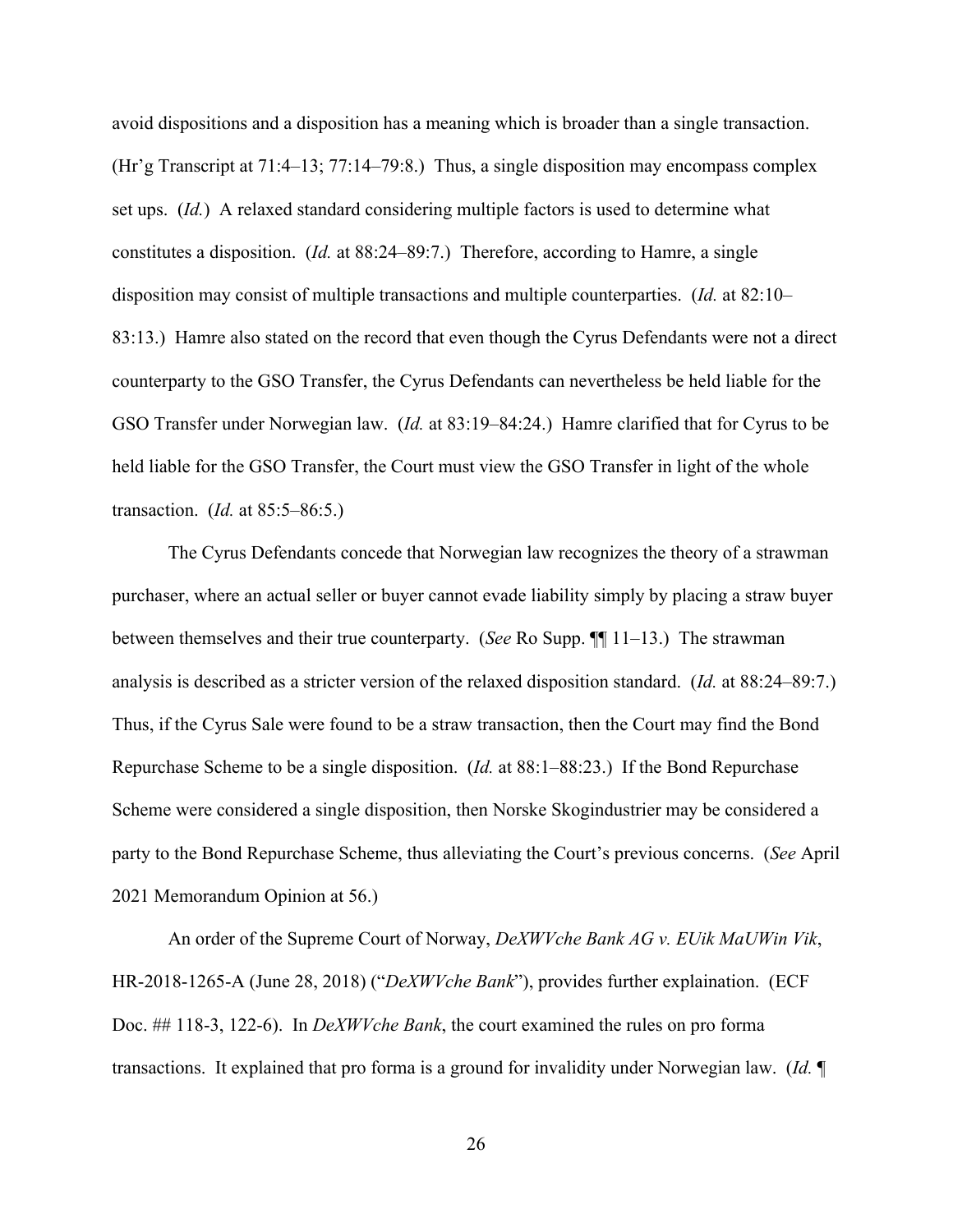70.) The *DeXWVche Bank* court explored the question whether the pro forma rule is objective or subjective, and the differences in those approaches:

> The objective approach to pro forma may be briefly described as an overall assessment of the asserted transfer, where the level or formality, possible motive for pro forma, any absence of other motives for the transaction, and––often decisive––the factual and legal effects it has had for the parties, are particularly important to decide whether the transfer is genuine. With a subjective approach, the question is what the parties themselves have intended with the transfer. One may well rely on the same facts as in an objective approach to identify this intention, but with a subjective pro forma rule, they become aspects of the assessment of evidence, and not aspects of a legal assessment as such.

(*Id.* ¶ 73.)

The court determined that there are compelling reasons for applying an objective approach, finding that "it does not suffice only to ask whether the parties subjectively intended that the transaction would be pro forma––one must make an objective assessment." (*Id.* ¶ 85.) Under this approach, no one factor alone is sufficient to establish pro forma. (*Id.* ¶ 89.) However, it is a "composite assessment" in which one single aspect may be decisive if there are other strong arguments in both directions. (*Id.*) The court ruled that the Court of Appeal's order must be set aside because it was "based on a too narrow assessment when one assumes that an objective pro forma rule must be applied." (*Id.* ¶ 92.) Thus, according to allegations Ro, the motives of the parties in signing the agreement and the subsequent effect of that agreement are both important in assessing whether a transaction is pro forma. (*See* Hr'g Transcript 53:22– 55:17)

Here, Count III is supported by multiple paragraphs detailing the Bond Repurchase Scheme sought to be avoided. (SAC ¶¶ 175, 177, 178, 186, 187, 188, 189.) Specifically, the SAC alleges that "[b]y April 19, 2016, under the terms of the Cyrus Sale Agreement, all of the 2016 SUNs in the Cyrus Defendants' possession had been transferred to the GSO Defendants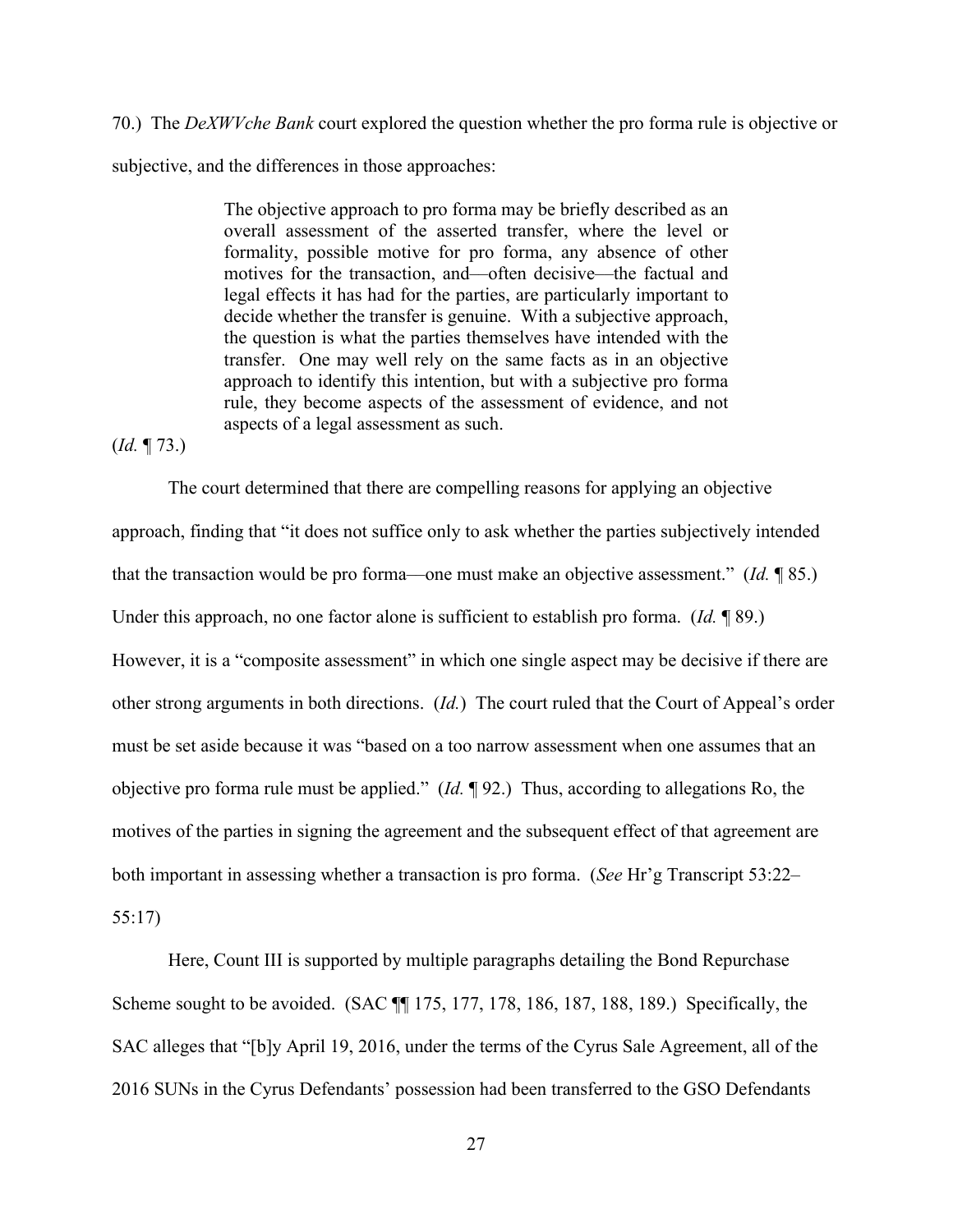and the Cyrus Defendants had received the entire bargained-for payment," and that "[c]ontemporaneously with the Cyrus Sale Settlement Date, Norske Skogindustrier and the GSO Defendants completed the GSO Transfer." (SAC ¶¶ 181–82.) The "Cyrus Sale Settlement Date" is defined as April 19, 2016. (*Id.* 181.) The SAC also alleges that "[o]n March 18, 2016, the Norske Board formally passed the resolution to issue the NSF" and, on "[t]he same day, the Defendants executed an agreement memorializing the Cyrus Sale, pursuant to which the Cyrus Defendants agreed to sell substantially all of their interests in the 2016 SUNs to the GSO Defendants." (*Id.* ¶¶ 164–65.)

Still, the Cyrus Defendants argue the claim must fail since the SAC has not alleged that the Cyrus Defendants received assets originating with the debtor. The Cyrus Defendants explain that GSO must have settled the Cyrus Sale with its own funds before the GSO Transfer, rather than with funds originating from Norske after the GSO Transfer. However, a fair reading of the allegations in the SAC supports the Plaintiff's argument that what was actually completed was not a true sale, but rather a sham transaction labeled as a sale, whereby the Cyrus Defendants attempted to avoid the risk of clawback by transferring the 2016 SUNs to GSO without receiving payment until after the GSO Transfer occurred.18 *See Blue Tree Hotels Inv. (Canada), Ltd.*, 369 F.3d at 217 ("In ruling on the sufficiency of the complaint, we must accept as true the allegations contained in the complaint and draw all reasonable inferences in favor of the nonmoving party."). Unlike the FAC, the SAC effectively seeks to collapse the Cyrus Sale and GSO

<sup>&</sup>lt;sup>18</sup> The Cyrus Defendants argue that to successfully plead a strawman transaction, the Plaintiff must allege that GSO did not bear the risk of owning the 2016 SUNs. (Cyrus Reply at 12.) The Cyrus Defendants contend that the Plaintiff has not alleged such an arrangement. (*Id.*). While the SAC alleges that the Cyrus Defendants attempted to transfer the risk of clawback to GSO, that risk does not require a finding that GSO bore the risk of ownership. Here, the Plaintiff has argued there to be no risk of ownership because GSO would have been obligated to purchase the Cyrus Defendants' position only if Norske Skogindustrier had in fact repurchased the 2016 SUNs.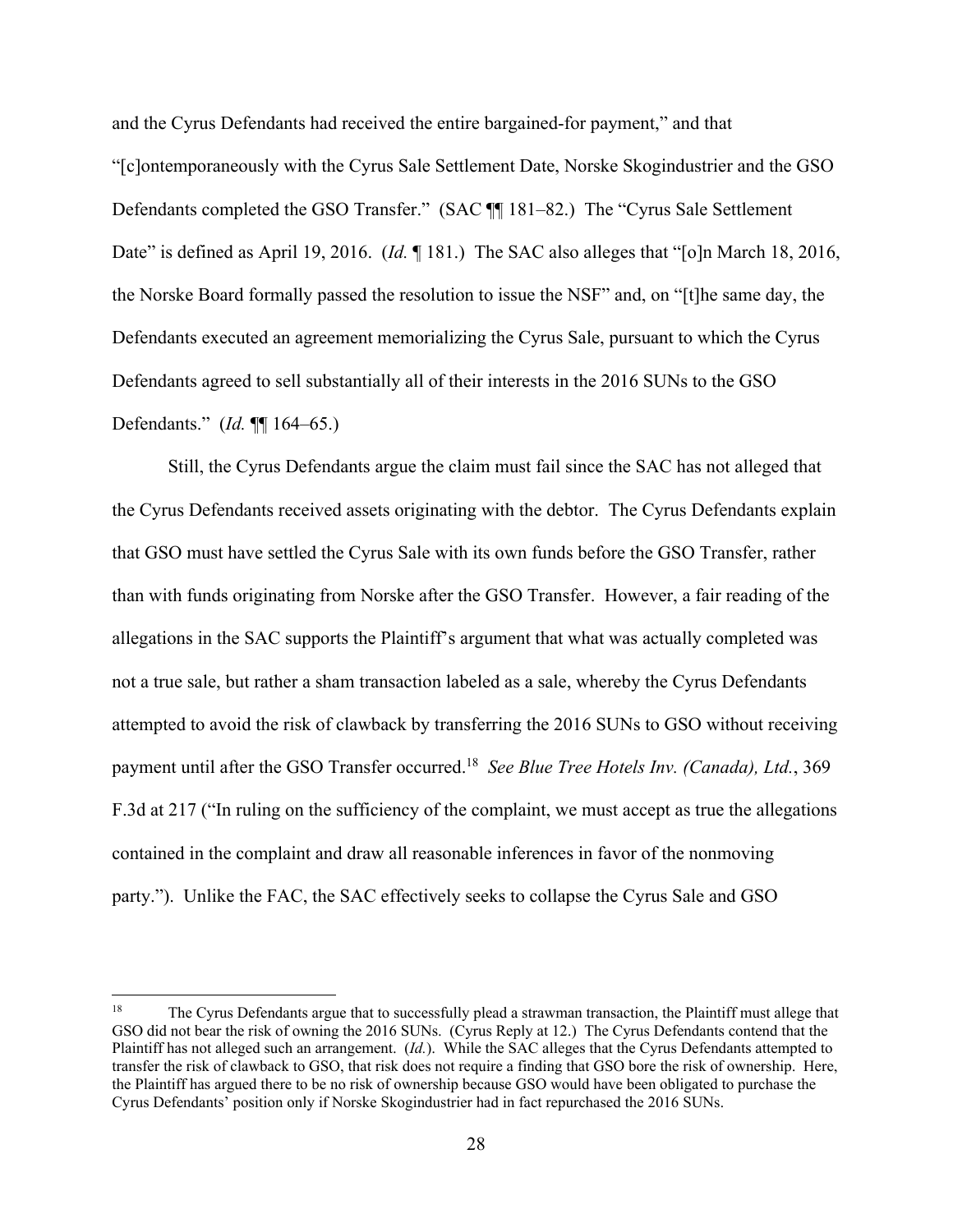Transfer and avoid the Bond Repurchase Scheme. At this stage, the Court assumes that all facts alleged are true. *See, e.g.*, *Iqbal*, 556 U.S. at 678.

As stated above, the SAC alleges that "[b]y April 19, 2016, under the terms of the Cyrus Sale Agreement, all of the 2016 SUNs in the Cyrus Defendants' possession had been transferred to the GSO Defendants and the Cyrus Defendants had received the entire bargained-for payment." (SAC ¶ 181.) Although the precise time when payment was received by the Cyrus Defendants remains unclear, the SAC alleges that on April 14, 2016, a GSO representative was communicating with the head of Norske Skogindustrier, who confirmed by email that they were "trying to organize a settlement date that works for us." (*Id.* ¶ 180.) The SAC also alleges that on April 15, 2016, four days earlier than the Cyrus Defendants are alleged to have received payment, confirmation was received in connection with the purchase by Norske Skogindustrier of GSO's 2016 SUNs. (*Id.* ¶ 186.) It is a reasonable inference based on the SAC's factual allegations that the Cyrus Defendants could have "received assets," thereby potentially triggering Section 5-12's third paragraph. (Section 5-12(3).)<sup>19</sup>

Furthermore, at the Hearing, Plaintiff's counsel and Cyrus's counsel confirmed that at this time neither counsel had information on when the Cyrus Defendants received payment. (Hr'g Transcript at 16:18–19:7; 47:17–48:22.) Even if the facts regarding the Cyrus Sale remain unclear, the Court finds the Plaintiff has pled a Section 5-9 claim with sufficient particularity given the Plaintiff has limited access to information regarding the Cyrus Sale at this stage. *See* 

<sup>19</sup> As both Hamre and Ro point out in their declarations, Section 5-12 (titled "Effect of avoidance pursuant to Section 5-9") clearly contemplates, in its third paragraph, recovery by a bankruptcy estate from a third party to a transaction between the debtor and the "other party." (Section 5-12(3) ("If the other party has transferred the received assets to a third party that knew or should have known of the conditions of the other party's acquisition of rights that could lead to avoidance, the first and second subsection also apply to the third party.") Thus, while Hamre is correct that avoidance under Section 5-9 does not require in all cases that recovery be sought from a debtor's direct counterparty, the extension of liability to a third party appears to be narrower than Hamre contends: the third party in question must have been the recipient of "the received assets," meaning the assets that the "other party" received from its counterparty, the debtor.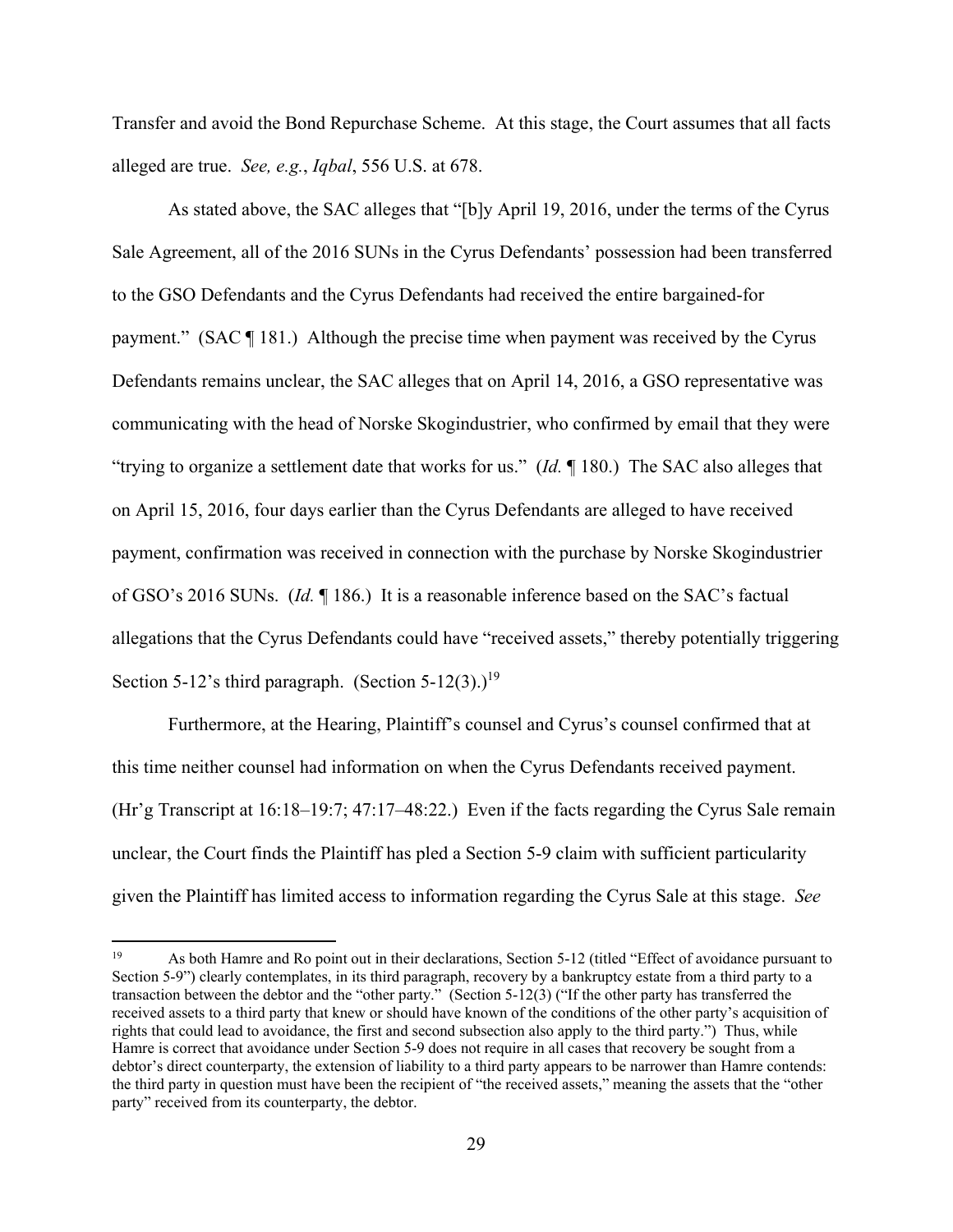*Rieser v. Milford (In re Chari)*, 276 B.R. 206, 213–14 (Bankr. S.D. Ohio 2002) (concluding that trustee pled fraud with sufficient particularity, even with respect to speculative claims of additional transactions between debtors and defendant-transferees; although claims of additional transactions were vague, trustee had limited ability to access information at the pleading stage, and would not be required to include in his pleadings information only available from defendants through discovery).

While the written terms of the Cyrus Sale Agreement do not explicitly state that the closing of the Cyrus Sale was dependent on Norske's actual repurchase of GSO's 2016 SUNs position, it *was* dependent on the closing of the NSF. The Cyrus Sale Agreement defines "Trade Date" as "the date on which [Norske Skogindustrier] could first submit a valid drawdown or utilisation notice under the New Securitization Facility." (Cyrus Sale Agreement at 2.) The key provision of the Cyrus Sale Agreement is section 3, concerning the "Securities Sale," which provides, in relevant part:

> (a) Cyrus agrees to sell . . ., and GSO . . . agrees to buy, €29,587,000 in principal amount of the Company's senior notes due 2016 ("2016 Notes"), currently held by Cyrus (via an Affiliate or Related Fund), for a purchase price of 68.0% (the "2016 Notes Sale") "with accrued interest." The 2016 Notes Sale shall occur on the Trade Date. Each of GSO and Cyrus agree that in respect of the 2016 Notes Sale, on the date hereof and on such Trade Date, they each make and agree, for the benefit of the other Party or other express beneficiaries, to the representations, warranties and agreements as set forth in Schedule 1. The 2016 Notes will be traded on the terms set forth in Schedule 2 and will be transferred to such Relevant Funds as identified by GSO to Cyrus.

> (b) For the avoidance of doubt, if no date falls to be the Trade Date (under its definition), then the 2016 Notes Sale shall not proceed.

(*Id.* at 4–5.)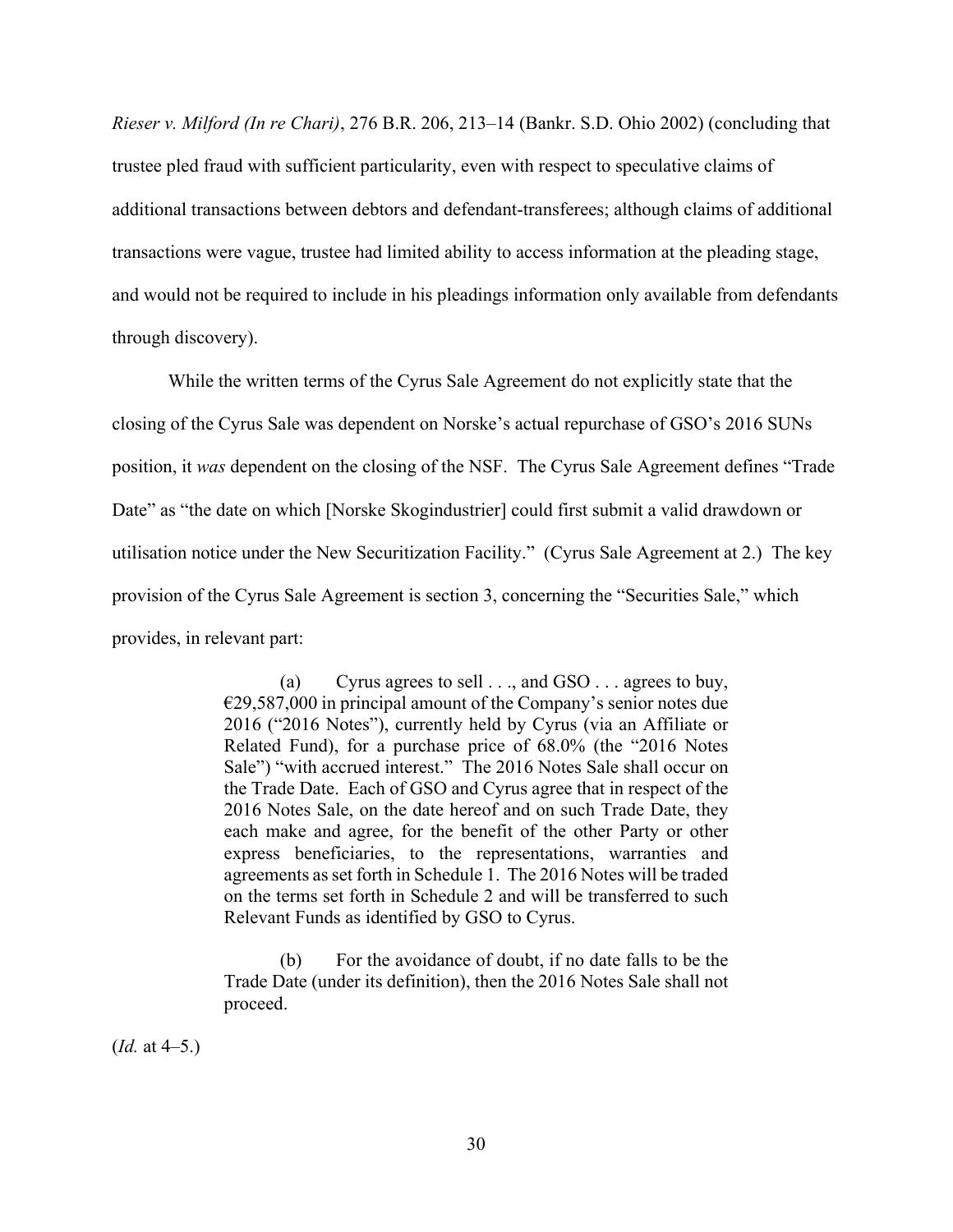Thus, if there was no date on which Norske could begin using the NSF, then there would have been no Cyrus Sale. Therefore, the Cyrus Sale, appears to have been conditioned on the closing of the NSF transaction, but it was not expressly conditioned on the occurrence of the *GSO Transfer*. With this condition effectively requiring Norske to have cash available to complete a buyback, it is reasonable to infer that the Cyrus Sale was far less risky for GSO. As the SAC states:

> Although the revised terms of the Second Restructuring would not require Norske Skogindustrier to upstream the funds loaned by the Defendants, or require the repurchase or payoff of the 2016 SUNs, it was understood by Defendants and the Board members they controlled that the Norske Board would nevertheless use the new liquidity generated by the secured credit facility funded by the Defendants to repurchase or payoff all of the 2016 SUNs by the June 2016 maturity date, providing Defendants with a recovery on their 2016 SUNs and avoiding the triggering of their CDS obligations.

(SAC ¶ 144.v.) This "understanding" that Norske Skogindustrier would repurchase the 2016 SUNs is a factor in evaluating whether this was indeed a pro forma transaction. Accordingly, the Plaintiff has alleged sufficient facts such that, if true, the Bond Repurchase Scheme may constitute a single disposition under Norwegian law in which Cyrus is liable as Norske's true counterparty. The Court is not required at this stage to conduct a complex multifactor analysis.

 Lastly, regarding Ro's statement that additional recovery would be improperly duplicative (Fourth Ro Decl. ¶ 12), the SAC limits recovery to the greater amount of (i) the total amount received by the Cyrus Defendants through the Bond Repurchase Scheme; and (ii) the economic loss suffered by the Estate, pursuant to the Recovery Act Section 5-12 (SAC ¶ 262). Thus, recovery from the Cyrus Defendants would not be duplicative.

Accordingly, the SAC cures the previous deficiencies in the FAC explained by the Court. The Plaintiff has adequately articulated how the Cyrus Defendants may have received the assets of the Debtor and how GSO bore no risk of ownership of the Cyrus Defendants' 2016 SUNs as a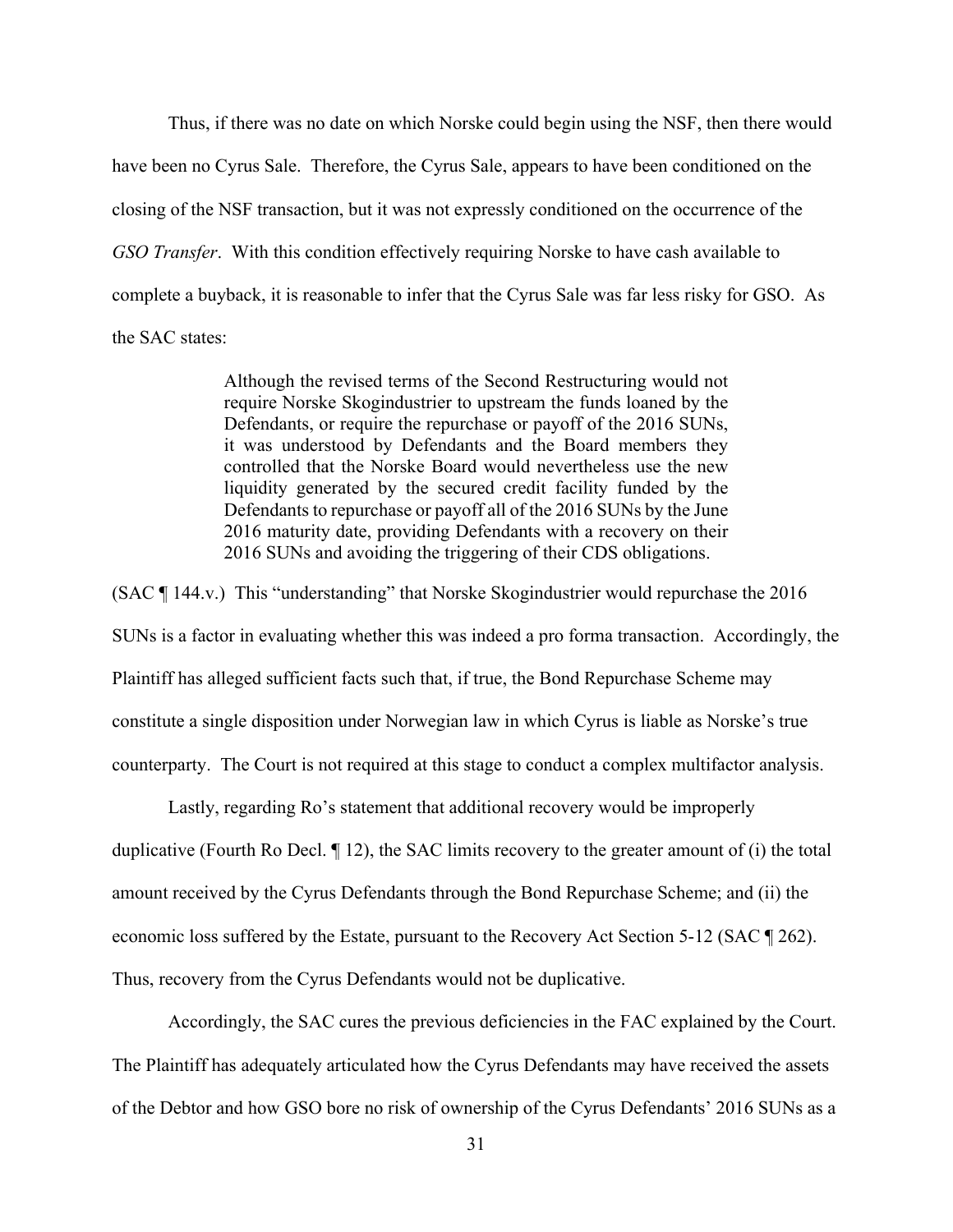mere strawman.<sup>20</sup> The Court concludes that the Plaintiff has thus sufficiently stated a claim against the Cyrus Defendants in Count III. Therefore, the Cyrus Motion to dismiss Count III is **DENIED.**

#### $\mathbf{C}$ . **Choice of Law Requires Dismissal of Count V for Unjust Enrichment**

The Plaintiff argues that New York law applies because "the CDS contracts were made by Defendants in New York with counterparties from New York." (Opposition at 18.) But these CDS contracts are not the conduct that the SAC alleges to be "unjust." Instead, the Plaintiff's unjust enrichment claim remains based on Defendants' alleged influence over the Norske Board. (*See* SAC ¶ 281.) According to the SAC, that alleged influence over the Norske Board is the conduct that "unjustly" caused Norske to repurchase and repay the 2016 SUNs. (*Id.* ¶ 177.) For unjust enrichment claims that, as here, are based on fraudulent conveyance, the Court has already ruled that it will apply the law of the jurisdiction where the allegedly wrongful conduct occurred. (*See* April 2021 Memorandum Opinion at 25–26.) As pled, and as this Court has already determined, that conduct occurred in Norway. (*See id.* at 28.)

The Plaintiff seeks to avoid this result by claiming that "the 'windfalls and lessened obligations' in connection with the CDS Interests were received by Defendants in New York" and that "where the unjust windfalls received by Defendants was predicated on contracts negotiated in New York and windfalls received in New York, the law of New York should apply." (Opposition at 18.) But as the Court recognized in the April 2021 Memorandum Opinion, the jurisdiction with the "greatest interest in the litigation" is the "place of the allegedly

<sup>&</sup>lt;sup>20</sup> However, the Court rejects the Plaintiff's argument that "mediate transferee" as used throughout the SAC has the same meaning as "strawman" and "pro forma transaction." (Hr'g Transcript at 57:7–11.) The Plaintiff has failed to provide any support for this argument. Indeed, Ro stated on the record that he does not personally understand the terms to mean the same thing. (*Id.*). Despite the repeated use of the phrase "mediate transferee," which has no meaning under Norwegian law (*see id.* at 66:11–21,) the Court nonetheless concludes that the SAC contains sufficient facts of the pro forma transaction, which if true, satisfy the pleading requirements of Rule 9(b).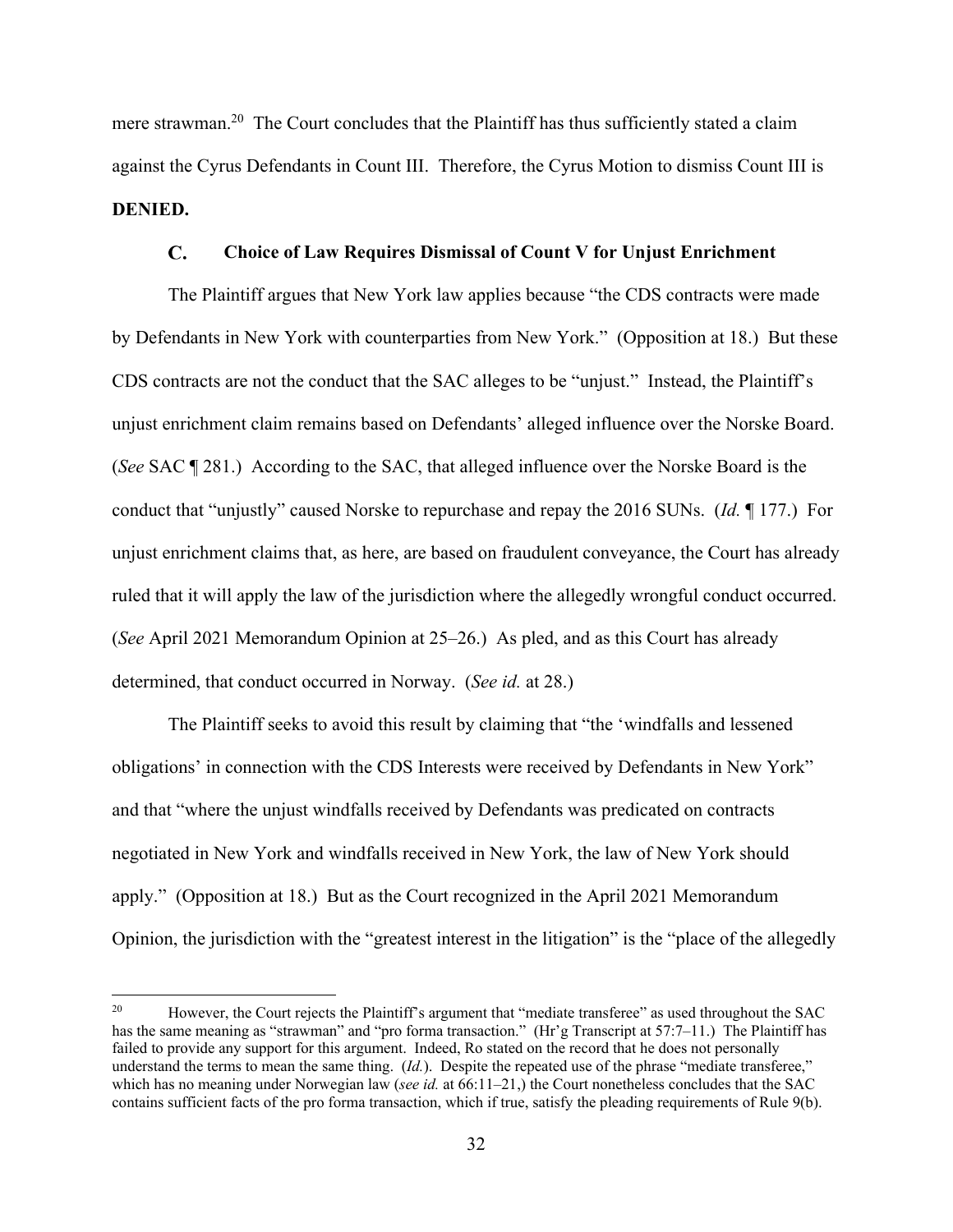wrongful conduct." (April 2021 Memorandum Opinion at 25–26 (quoting *Hellas*, 535 B.R. at 573) (internal quotations omitted).) The Plaintiff cites *Cooney v. Osgood Mach., Inc*., 81 N.Y.2d 66, 71 (N.Y. 1993), but that case did not involve an unjust enrichment claim or a claim where the location of the alleged "enrichment" determined the choice of law.

Furthermore, the Plaintiff's attempt to amend Count V is improper. The Plaintiff asserts a New York version of its unjust enrichment claim effectively as a placeholder based on whatever facts later emerge. (*See* Opposition at 17 ("Plaintiff reasserts its unjust enrichment claim in the event that this Court later finds that New York law applies to the above conduct").) However, leave to amend is proper only if a plaintiff has factual allegations now that support a viable claim. Indeed, the Court stated that "the Plaintiff may reassert the claim should the Court later determine that New York law applies." (April 2021 Memorandum Opinion at 9 n.3.) Yet, the Plaintiff has failed to assert any new facts.

The Plaintiff claims that "[t]his type of pleading is permitted under the Federal Rules and this Court's prior decisions." (Opposition at 18 (citing this Court's decision in *Hellas*, 535 B.R. at 573, and Judge Rakoff's decision in *Trott v. Platinum Mgmt. (NY) LLC (In re Platinum-Beechwood Litigation)*, No. 18-cv-6658, 2019 U.S. Dist. LEXIS 62745, at \*39 (S.D.N.Y Apr. 11, 2019).) But those cases only support that a plaintiff may plead unjust enrichment in the alternative to fraudulent transfer claims where the facts alleged indicate the plaintiff could ultimately recover under either theory. *See Hellas*, 535 B.R. at 585; *Platinum-Beechwood*, 2019 U.S. Dist. LEXIS 62745, at \*39. Those cases do not support the idea that a plaintiff may assert a placeholder unjust enrichment claim for choice of law purposes, without pleading any new facts that might support the alternative choice of law.

Accordingly, the Court **FINDS** and **CONCLUDES** that choice of law requires dismissal.

33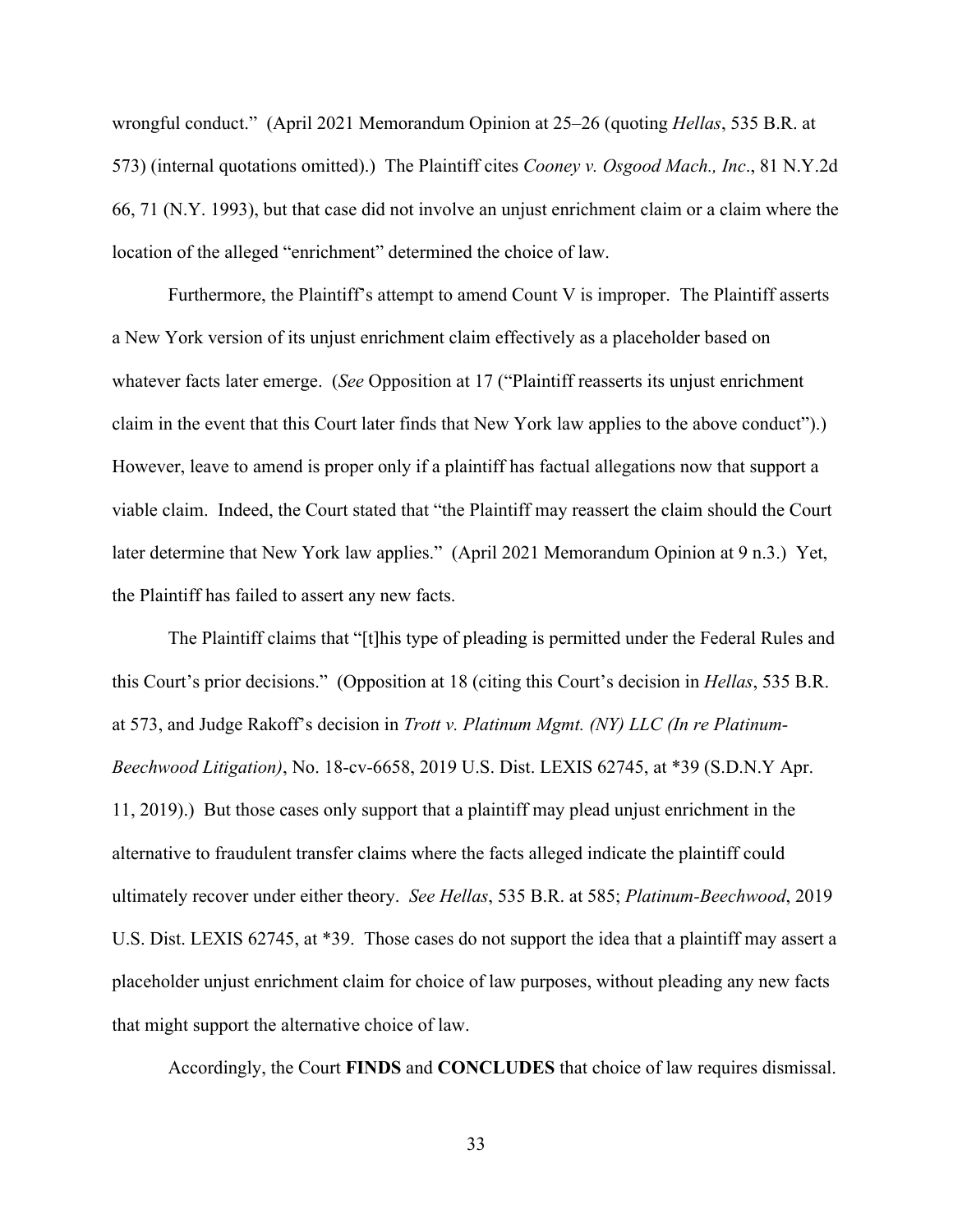#### D. **Count V Fails to State a Claim**

Count V also fails to state a claim. The Plaintiff cites allegations that "influencing" Norske to complete the Second Restructuring "allowed the Defendants to realize on their 2016 SUN claims at a level far above what they would have seen if Norske had defaulted on those bonds." (Opposition at 21.) But whatever the Cyrus Defendants were able to "realize" on its 2016 SUNs could not have come at the expense of the Plaintiff because the Cyrus Defendants are alleged to have sold its 2016 SUNs to GSO, not to Norske Skogindustrier.

*Platinum-Beechwood*, 2019 U.S. Dist. LEXIS 62745, which is cited by the Plaintiff, is distinguishable from the case before the Court. In *Platinum-Beechwood*, the "millions of dollars" of alleged enrichment were transferred, as the Plaintiff concedes, "directly from [the debtor] to [the defendants]." (Opposition at 22 (internal citation omitted).) Here, by contrast, the SAC does not allege any unjust transfer "directly" from Norske Skogindustrier to the Cyrus Defendants. Instead, in the Second Restructuring, it was the Cyrus Defendants that transferred millions of dollars to Norske and its subsidiaries, in a manner that, as alleged, was designed to help Norske "avoid a default." (SAC ¶ 65.) That is not enrichment at all, let alone enrichment at Norske's expense.Nor do Plaintiff's allegations of CDS contracts save its unjust enrichment claim. Norske is not alleged to be a counterparty to any of those CDS contracts. To the contrary, according to the SAC, the alleged CDS contracts were with counterparties outside of Norway. (*See id.* ¶ 283.)Any gain under the CDS contracts would be at the expense of those counterparties, not Norske.The Plaintiff does not deny this in its Opposition. Additionally, the Plaintiff does not address the cases cited by the Defendants (*see* Cyrus Memo at 19–20) for the proposition that an unjust enrichment claim must be dismissed where, as with the CDS contracts at issue here, a plaintiff fails to allege that the unjust enrichment was at the plaintiff's expense.

34